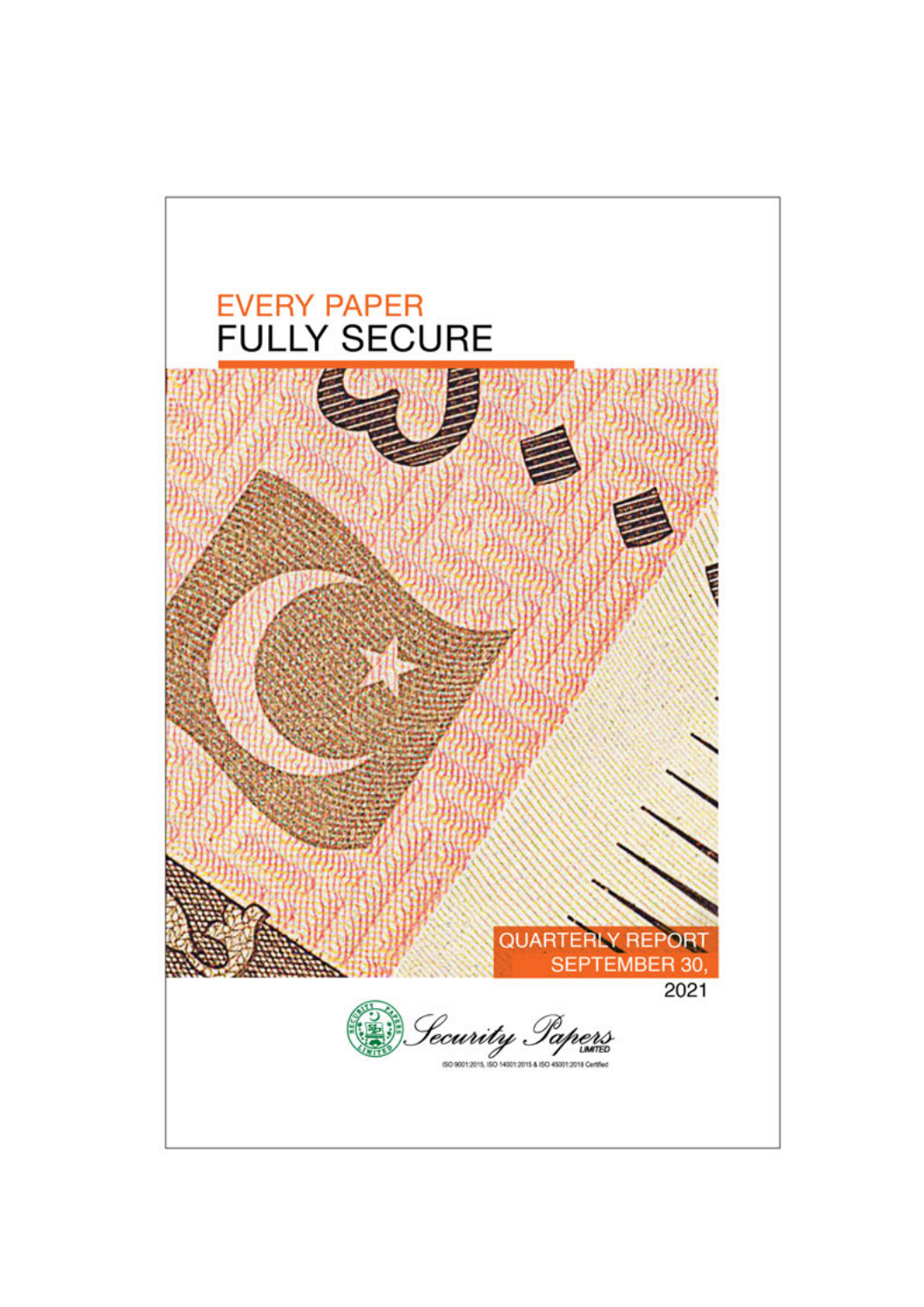|  | <sup>f</sup> ecurity | apers |
|--|----------------------|-------|
|--|----------------------|-------|

# **CONTENTS**

| Company Information                                                    | 02. |
|------------------------------------------------------------------------|-----|
| Directors' Report                                                      | 03  |
| Condensed Interim Statement of Financial Position                      | 04  |
| Condensed Interim Statement of Profit or Loss (Un-audited)             | 05  |
| Condensed Interim Statement of Other Comprehensive Income (Un-audited) | 06  |
| Condensed Interim Statement of Changes in Equity (Un-audited)          | 07  |
| Condensed Interim Statement of Cash Flows (Un-audited)                 | 08  |
| Notes to the Condensed Interim Financial Information (Un-audited)      | 09  |
| <b>Attention Shareholders</b>                                          | 15  |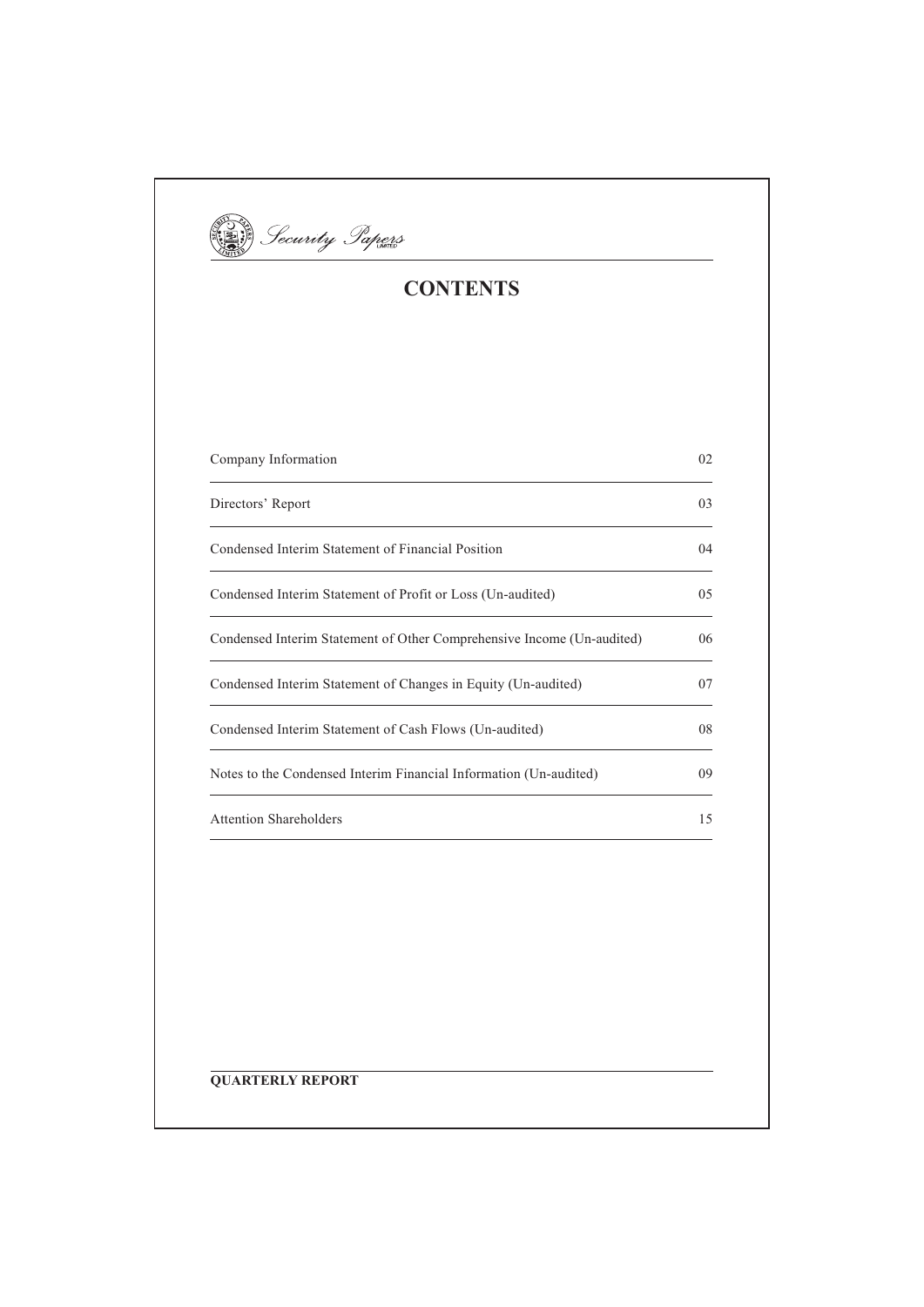

# **COMPANY INFORMATION**

#### **BOARD OF DIRECTORS** Chairman Mr. Mohammad Aftab Manzoor Non-executive  $\overline{a}$ **Directors** Mr. Muhammad Sualeh Ahmad Faruqui Non-executive - Independent  $\overline{a}$ Mr. Jamal Nasim Non-executive Dr. Abolghassem Jamshidi Non-executive Ms. Figen Caliskan Non-executive Mrs. Uzma Aijaz Non-executive - Independent Hafiz Mohammad Yousaf Non-executive Mr. Shafqaat Ahmed Non-executive Non-executive - Independent Mr. Munir Ahmed  $\overline{a}$ **Chief Executive Officer** Dr. Mohammad Ashraf Butt  $\overline{a}$ Executive **BOARD AUDIT COMMITTEE** Mrs. Uzma Aijaz Chairperson Mr Jamal Nasim Member Dr. Abolghassem Jamshidi Member Hafiz Mohammad Yousaf Member Member Mr. Shafqaat Ahmed Mr. Aqeel Ahmed Secretary BOARD HUMAN RESOURCE AND REMUNERATION COMMITTEE Mrs. Uzma Aijaz<br>Mr. Mohammad Aftab Manzoor Chairperson  $\sim$ Member Mr. Jamal Nasim Member  $\overline{a}$ Mr. Munir Ahmed Member Dr. Mohammad Ashraf Butt Member Mr. Shahbaz Ali Secretary **CHIEF FINANCIAL OFFICER** Mr. Babar Aijaz  $\overline{a}$ **COMPANY SECRETARY**  $\overline{a}$ Mr. Rizwan Ul Haq Khan **BANKERS** Bank Al Habib Limited National Bank of Pakistan Meezan Bank Limited Habib Metropolitan Bank Limited Bank Alfalah Limited Khushhali Microfinance Bank Limited MIB Bank Limited **AUDITORS** TAX CONSULTANTS KPMG Taseer Hadi & Co. A. F. Ferguson & Co. Chartered Accountants Chartered Accountants **LEGAL ADVISORS** Mohsin Tayebaly & Co. Advocates & Legal Consultants **REGISTERED OFFICE SHARE REGISTRARS** FAMCO Associates (Pvt.) Limited<br>8-F, Near to Hotel Faran, Nursery,<br>Block-6, P.E.C.H.S, Shahra-e-Faisal, Jinnah Avenue, Malir Halt, Karachi-75100 Tel :  $(+9221) 99248285$  $(+9221)$  99248286 Karachi. Fax Tel : (+9221) 34380101-5<br>Fax : (+9221) 34380106 E-mail:  $\text{comes}(a)$  security-papers.com E-mail: info.shares@famco.com.pk **FACTORY WEB SITE**

Jinnah Avenue, Malir Halt, Karachi - 75100 Jnn.<br>Tel  $:(+9221) 99248536-37$ Fax  $:(+9221)$  99248616

**OUARTERLY REPORT** 

 $\overline{02}$ 

http://www.security-papers.com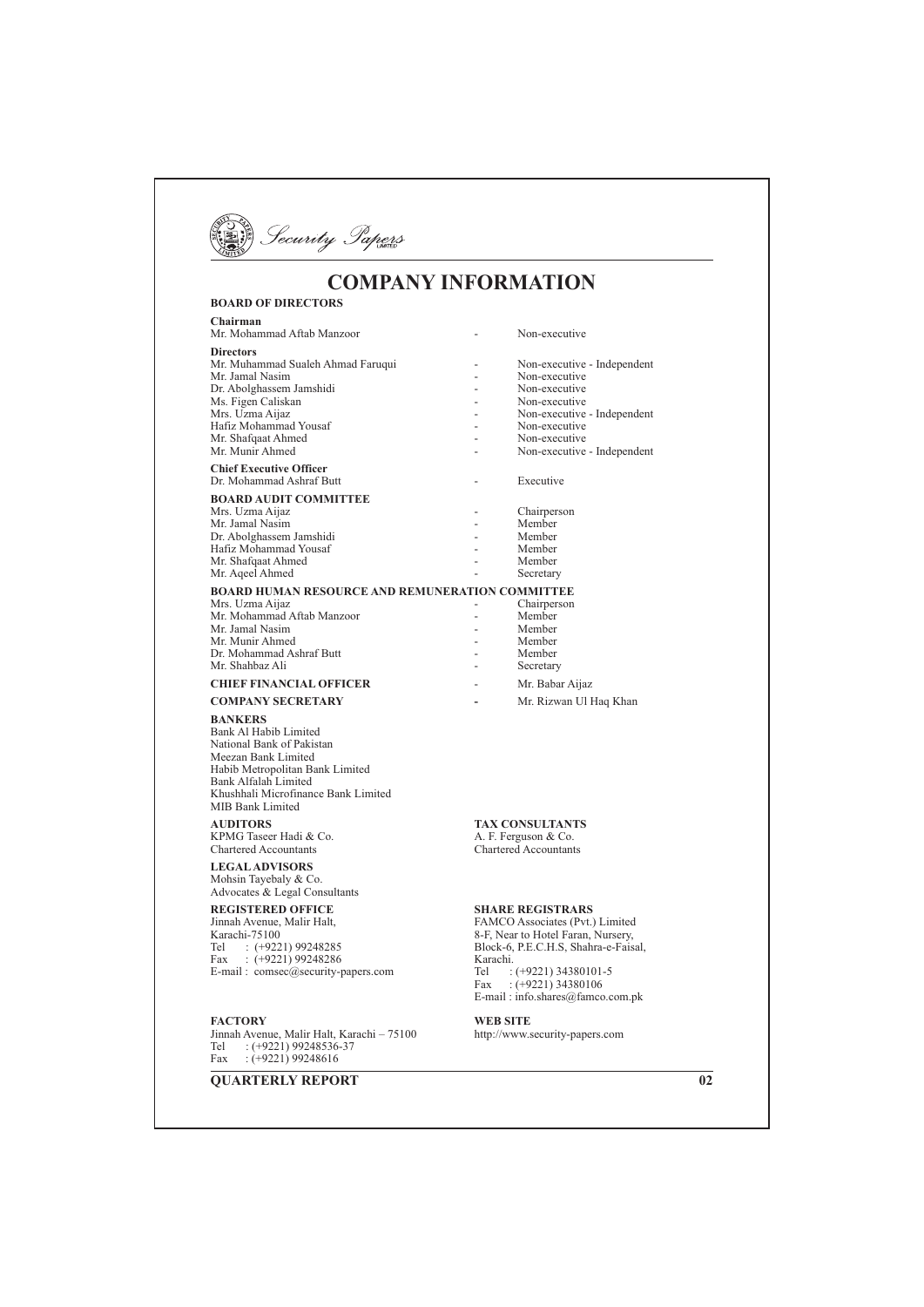

# **DIRECTORS' REPORT**

The Directors are pleased to present the un-audited financial information for the three months period ended September 30, 2021.

## **BUSINESS AND PERFORMANCE REVIEW**

The Company produced 1090 tons of finished paper during the period under review as against 1043 tons in the corresponding period of preceding year. Net sales were reported at Rs 1,184 million during the three months period under review as against Rs 1,035 million in the corresponding period of preceding year. The Company achieved sales volume of 986 tons as against 903 tons during the corresponding period of preceding year.

Gross profit was reported at Rs 418 million as against Rs 394 million in the corresponding period of preceding year showing an increase of Rs 24 million primarily due to higher sales volume.

The profit before and after taxation during the period under review stood at Rs 332 million and Rs 228 million as against Rs 500 million and Rs 377 million respectively during the corresponding period of preceding year. It includes other income of Rs 67 million earned during the period under review as against Rs 224 million in the corresponding period of preceding year. During the period under review, the Company has unrealized capital loss of Rs 41 million as against unrealized capital gain of Rs 167 million in the corresponding period of preceding year from investments in mutual funds mainly due to subdued capital market.

### **FUTURE PROSPECTS**

Despite the challenging business environment, your Company has always been able to continue its operations while maintaining standard operating procedures for the safety of all the employees. The COVID-19 situation is improving and cases have been steadily declining in Pakistan and around the world. Your Company remains cognizant of the present business challenges and is continually assessing its strategy to meet the customers' demand while improving productivity through innovation, improving efficiency and effective cost containment initiatives.

## **ACKNOWLEDGEMENT**

The directors of your Company take this opportunity to express their gratitude to all the stakeholders for their encouragement and support.

On behalf of the Board of Directors

Dr. Mohammad Ashraf Butt Chief Executive Officer

**Jamal Nasim** Director

Karachi Dated: October 28, 2021

**OUARTERLY REPORT** 

 $\overline{03}$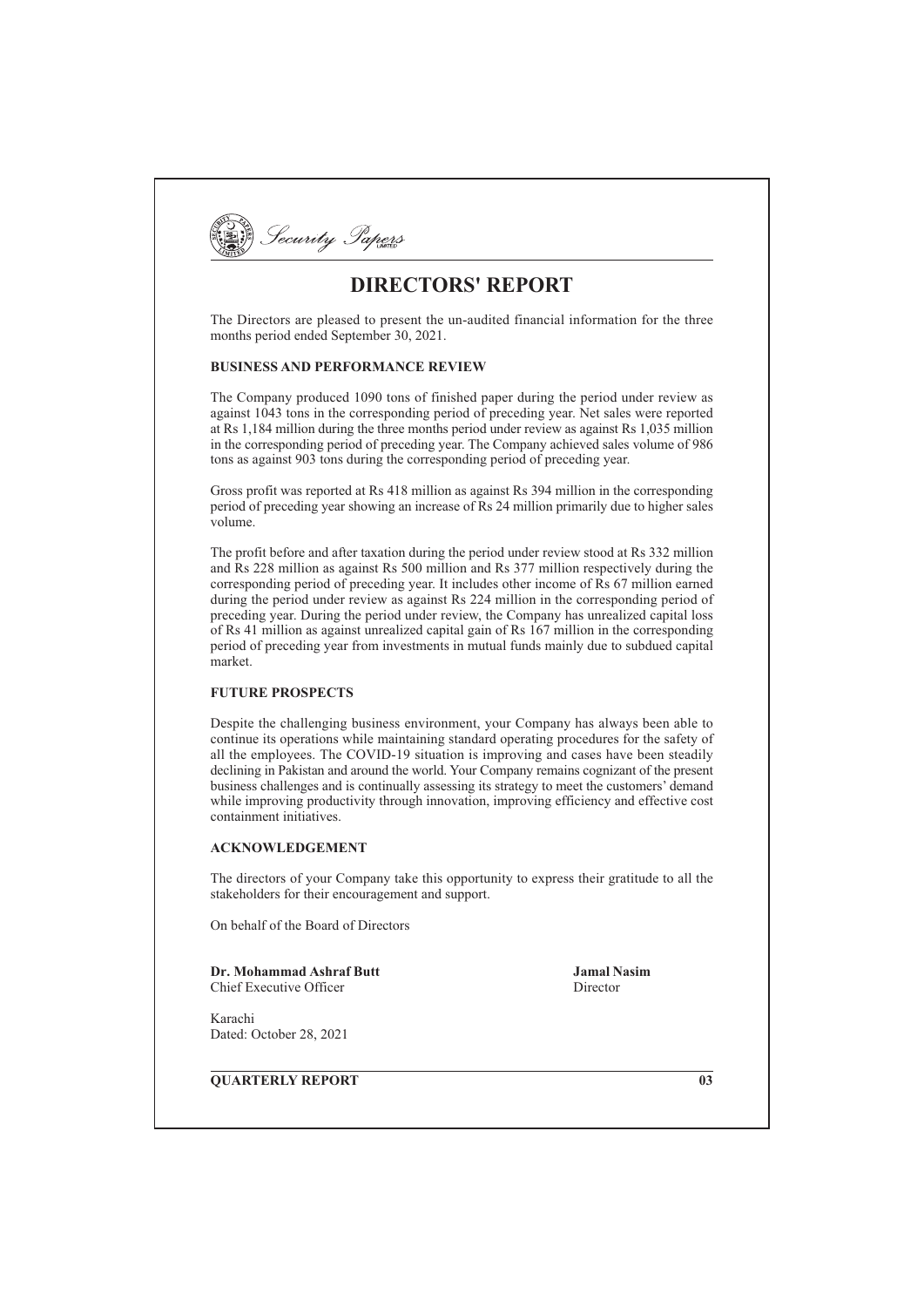(1) Security Papers

# **Condensed Interim Statement of Financial Position** As at 30 September 2021

|                                                                                                                    |             | 30 September<br>2021           | 30 June<br>2021                       |
|--------------------------------------------------------------------------------------------------------------------|-------------|--------------------------------|---------------------------------------|
| <b>ASSETS</b>                                                                                                      |             | <b>Un-audited</b>              | Audited                               |
| <b>Non-current assets</b>                                                                                          | <b>Note</b> | ------ (Rupees in '000) ------ |                                       |
| Property, plant and equipment                                                                                      | 5           | 1,838,982                      | 1,868,242                             |
| Right-of-use assets                                                                                                | 5.3         | 21,420                         | 21,628                                |
| Intangible assets                                                                                                  |             | 17,582                         | 18,133                                |
| Long-term investment                                                                                               | 6           | 1,318,015                      | 892,543                               |
| Lease deposits                                                                                                     |             | 4,929                          | 4,770                                 |
|                                                                                                                    |             | 3,200,928                      | 2,805,316                             |
| <b>Current assets</b>                                                                                              |             |                                |                                       |
| Stores, spares and loose tools                                                                                     |             | 205,415                        | 200,998                               |
| Stock-in-trade                                                                                                     |             | 569,169                        | 553,921                               |
| Trade debts - considered good                                                                                      |             | 459,054                        | 812,253                               |
| Loan, advances, deposits, prepayments and other receivables<br>Interest accrued                                    |             | 34,121                         | 79,784                                |
| Investments                                                                                                        | 7           | 33,882<br>3,103,875            | 58,152<br>2,974,822                   |
| Cash and bank balances                                                                                             |             | 661,688                        | 652,103                               |
|                                                                                                                    |             | 5,067,204                      | 5,332,033                             |
| <b>Total assets</b>                                                                                                |             | 8,268,132                      | 8, 137, 349                           |
|                                                                                                                    |             |                                |                                       |
| <b>EQUITY AND LIABILITIES</b>                                                                                      |             |                                |                                       |
| Share capital and reserves                                                                                         |             |                                |                                       |
| Authorised share capital                                                                                           |             |                                |                                       |
| 70,000,000 (30 June 2021: 70,000,000) ordinary shares of Rs 10 each                                                |             | 700,000                        | 700,000                               |
|                                                                                                                    |             |                                |                                       |
| Issued, subscribed and paid-up capital<br>59,255,985 (30 June 2021:59,255,985) ordinary shares of Rs 10 each       |             | 592,559                        | 592,559                               |
| <b>Revenue reserves</b>                                                                                            |             |                                |                                       |
| General reserves                                                                                                   |             | 5,594,837                      | 4,663,799                             |
| Unappropriated profit                                                                                              |             | 227,985                        | 1,464,342                             |
| Total shareholders' equity                                                                                         |             | 6,415,381                      | 6,720,700                             |
| <b>Non-current liabilities</b>                                                                                     |             |                                |                                       |
| Lease Liabilities                                                                                                  |             | 19,507                         | 19,324                                |
| Staff retirement benefits                                                                                          |             | 33,106                         | 25,191                                |
| Deferred taxation - net                                                                                            |             | 166,072                        | 188,230                               |
|                                                                                                                    |             | 218,685                        | 232,745                               |
| <b>Current liabilities</b><br>Trade and other payables                                                             |             | 687,292                        | 704,317                               |
| Accrued mark-up                                                                                                    |             |                                | 29                                    |
| Unclaimed dividend                                                                                                 |             | 473,050                        | 3,931                                 |
| Unpaid dividend                                                                                                    |             | 355,658                        | 355,658                               |
| Current portion of liabilities against subject to finance lease                                                    |             | 7,073                          | 7,362                                 |
| Taxation - net                                                                                                     |             | 110,993                        | 112,607                               |
|                                                                                                                    |             | 1,634,066                      | 1,183,904                             |
| <b>Total liabilities</b>                                                                                           |             | 1,852,751                      | 1,416,649                             |
| Contingencies and commitments                                                                                      | 8           |                                |                                       |
| <b>TOTAL EQUITY AND LIABILITIES</b>                                                                                |             | 8,268,132                      | 8,137,349                             |
| The annexed notes 1 to 13 form an integral part of this condensed financial information.                           |             |                                |                                       |
|                                                                                                                    |             |                                |                                       |
| DR. MOHAMMAD ASHRAF BUTT<br><b>BABAR AIJAZ</b><br><b>Chief Executive Officer</b><br><b>Chief Financial Officer</b> |             |                                | <b>JAMAL NASIM</b><br><b>Director</b> |

**QUARTERLY REPORT** 

 $\overline{04}$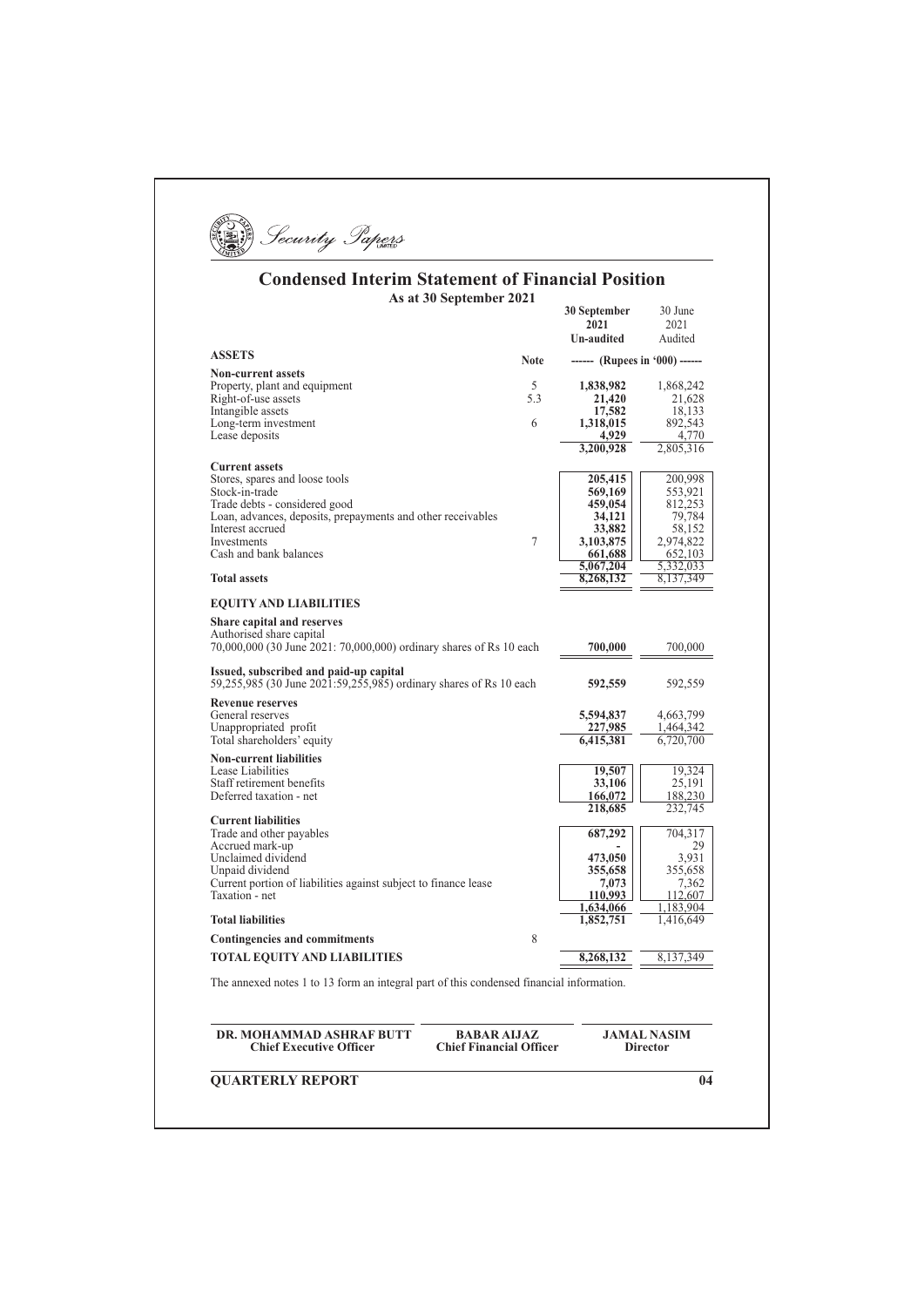| curity<br>$\mathscr{H}$ |
|-------------------------|
|-------------------------|

# **Condensed Interim Statement of Profit or Loss (Un-audited) For the Quarter ended 30 September 2021**

|                                                                                          |                                                      | 30 September<br>2021           | 30 September<br>2020                  |
|------------------------------------------------------------------------------------------|------------------------------------------------------|--------------------------------|---------------------------------------|
|                                                                                          |                                                      | ------ (Rupees in '000) ------ |                                       |
| Sales - net                                                                              |                                                      | 1,184,251                      | 1,035,237                             |
| Cost of sales                                                                            |                                                      | (765, 813)                     | (641, 667)                            |
| Gross profit                                                                             |                                                      | 418,438                        | 393,570                               |
| Administrative expenses                                                                  |                                                      | (81,611)                       | (77, 327)                             |
| Other income                                                                             | 9                                                    | 66,993                         | 223,730                               |
| Other charges                                                                            | 9                                                    | (71, 121)                      | (38, 643)                             |
| Finance costs                                                                            |                                                      |                                | (1,023)                               |
| <b>Profit before taxation</b>                                                            |                                                      | (1,004)<br>331,695             | 500,307                               |
|                                                                                          |                                                      |                                |                                       |
| <b>Taxation</b>                                                                          |                                                      |                                |                                       |
| - Current                                                                                |                                                      | (125, 871)                     | (101, 294)                            |
| - Deferred                                                                               |                                                      | 22,161                         | (21, 853)                             |
|                                                                                          |                                                      | (103, 710)                     | (123, 147)                            |
| <b>Profit after taxation</b>                                                             |                                                      | 227,985                        | 377,160                               |
|                                                                                          |                                                      |                                | ------ (Rupees) ------                |
| Earnings per share (basic & diluted)                                                     |                                                      | 3.85                           | 6.36                                  |
| The annexed notes 1 to 13 form an integral part of this condensed financial information. |                                                      |                                |                                       |
| DR. MOHAMMAD ASHRAF BUTT<br><b>Chief Executive Officer</b>                               | <b>BABAR AIJAZ</b><br><b>Chief Financial Officer</b> |                                | <b>JAMAL NASIM</b><br><b>Director</b> |

**QUARTERLY REPORT** 

 $\overline{\overline{\hspace{1ex}}\hspace{1ex}}\hspace{1ex}$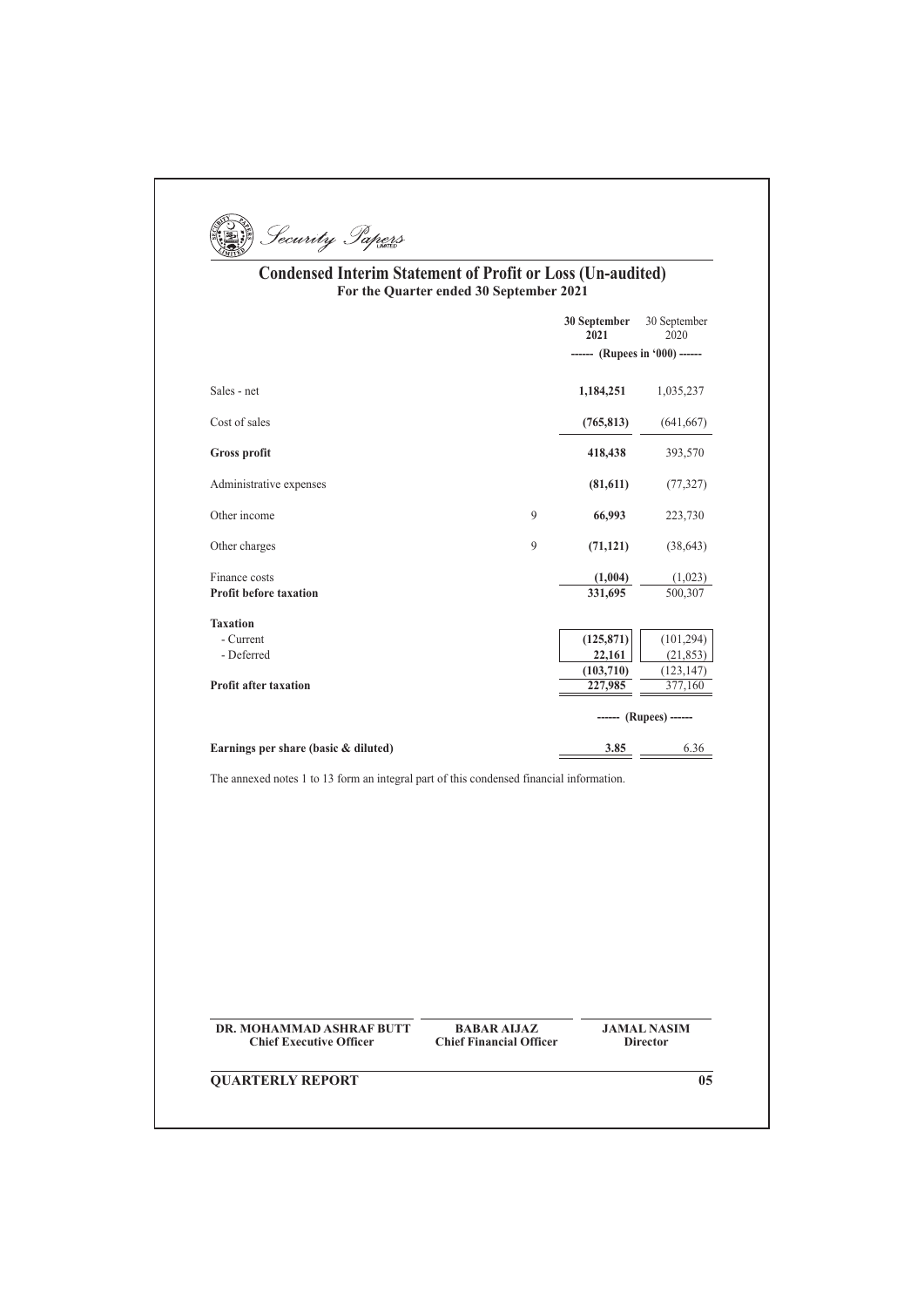|                                           | <b>Condensed Interim Statement of</b><br><b>Other Comprehensive Income (Un-audited)</b><br>For the Quarter ended 30 September 2021 |                      |                                                        |
|-------------------------------------------|------------------------------------------------------------------------------------------------------------------------------------|----------------------|--------------------------------------------------------|
|                                           |                                                                                                                                    | 30 September<br>2021 | 30 September<br>2020<br>------ (Rupees in '000) ------ |
| Profit after tax for the period           |                                                                                                                                    | 227,985              | 377,160                                                |
| Other comprehensive income for the period |                                                                                                                                    |                      |                                                        |
| Total comprehensive income for the period |                                                                                                                                    | 227,985              | 377,160                                                |
|                                           |                                                                                                                                    |                      |                                                        |
|                                           |                                                                                                                                    |                      |                                                        |
|                                           |                                                                                                                                    |                      |                                                        |
|                                           |                                                                                                                                    |                      |                                                        |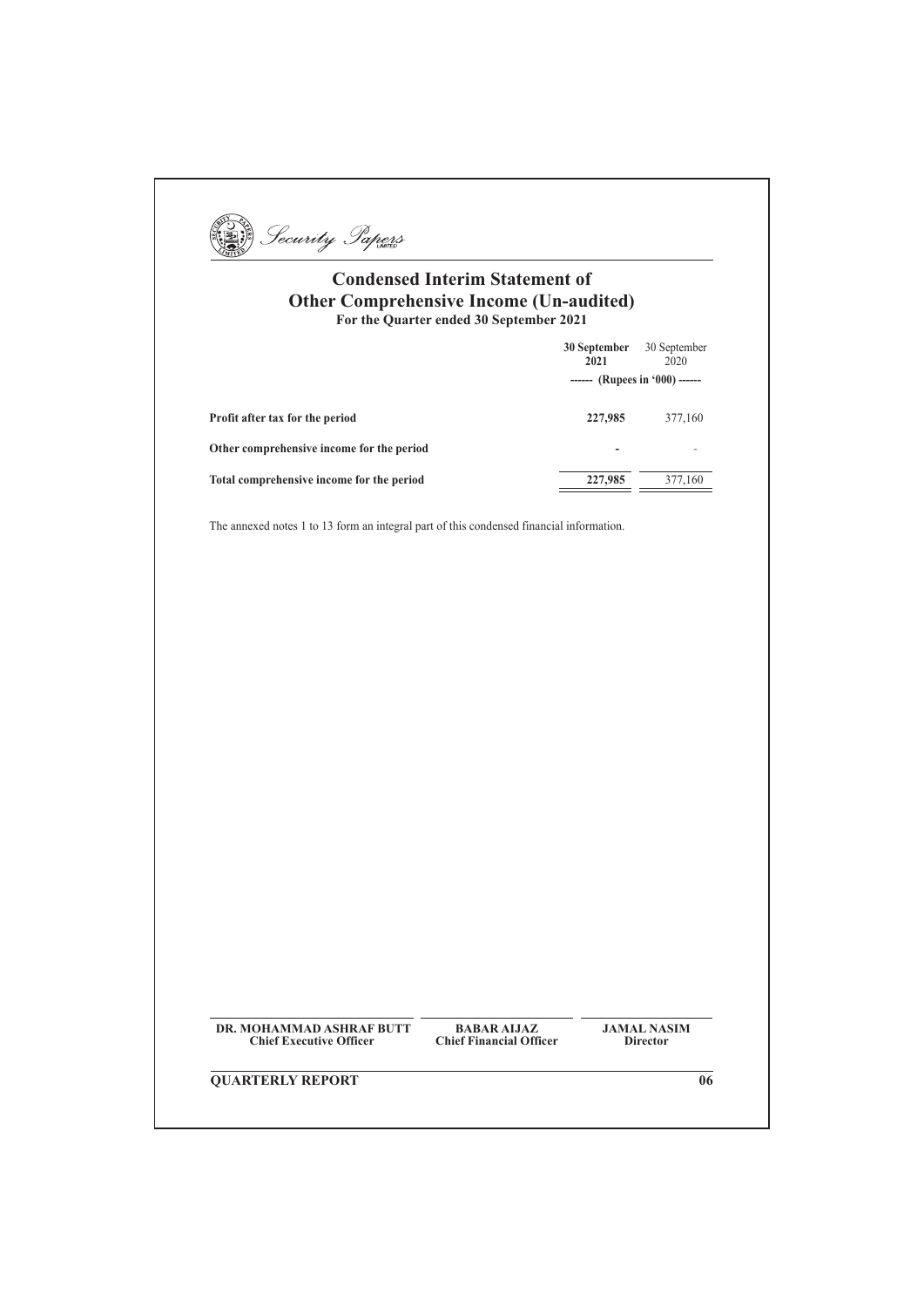

# Condensed Interim Statement of Changes in Equity (Un-audited)<br>For the Quarter ended 30 September 2021

|                                                                             |                                                             |                     | <b>Revenue Reserves</b>                       |                   |                        |  |
|-----------------------------------------------------------------------------|-------------------------------------------------------------|---------------------|-----------------------------------------------|-------------------|------------------------|--|
| Note                                                                        | <b>Issued</b><br>subscribed and<br>paid-up share<br>capital | General<br>reserves | Unappropriated<br>Profit                      | Total<br>reserves | <b>Total</b><br>equity |  |
|                                                                             |                                                             |                     | ----- Rupees in '000 ------------------------ |                   |                        |  |
| Balance as at 30 June 2020                                                  | 592,559                                                     | 4,217,879           | 979,228                                       | 5,197,107         | 5,789,666              |  |
| Total comprehensive income for the<br>three months period ended 30 Sep 2020 |                                                             |                     |                                               |                   |                        |  |
| Profit for the period                                                       |                                                             |                     | 377,160                                       | 377,160           | 377,160                |  |
| <b>Transactions with owners</b>                                             |                                                             |                     |                                               |                   |                        |  |
| Transfer to general reserves                                                |                                                             | 445,924             | (445, 924)                                    |                   |                        |  |
| Final cash dividend for the year ended June 30, 2020                        |                                                             |                     | (533, 304)                                    | (533, 304)        | (533, 304)             |  |
| Balance as at 30 September 2020                                             | 592,559                                                     | 4,663,803           | 377,160                                       | 5,040,963         | 5,633,522              |  |
| Balance as at 30 June 2021                                                  | 592,559                                                     | 4,663,799           | 1,464,342                                     | 6,128,141         | 6,720,700              |  |
| Total comprehensive income for the<br>three months period ended 30 Sep 2021 |                                                             |                     |                                               |                   |                        |  |
| Profit for the period                                                       |                                                             |                     | 227,985                                       | 227,985           | 227,985                |  |
| <b>Transactions with owners</b>                                             |                                                             |                     |                                               |                   |                        |  |
| Transfer to general reserves<br>13.1                                        |                                                             | 931,038             | (931, 038)                                    |                   |                        |  |
| Final cash dividend for the year ended June 30, 2021                        |                                                             |                     | (533, 304)<br>٠                               | (533, 304)        | (533, 304)             |  |
| Balance as at 30 September 2021                                             | 592,559                                                     | 5,594,837           | 227,985                                       | 5,822,822         | 6,415,381              |  |

The annexed notes 1 to 13 form an integral part of this condensed financial information.

**DR. MOHAMMAD ASHRAF BUTT**<br>Chief Executive Officer

**BABAR AIJAZ**<br>Chief Financial Officer

**JAMAL NASIM Director** 

**QUARTERLY REPORT** 

 $\overline{07}$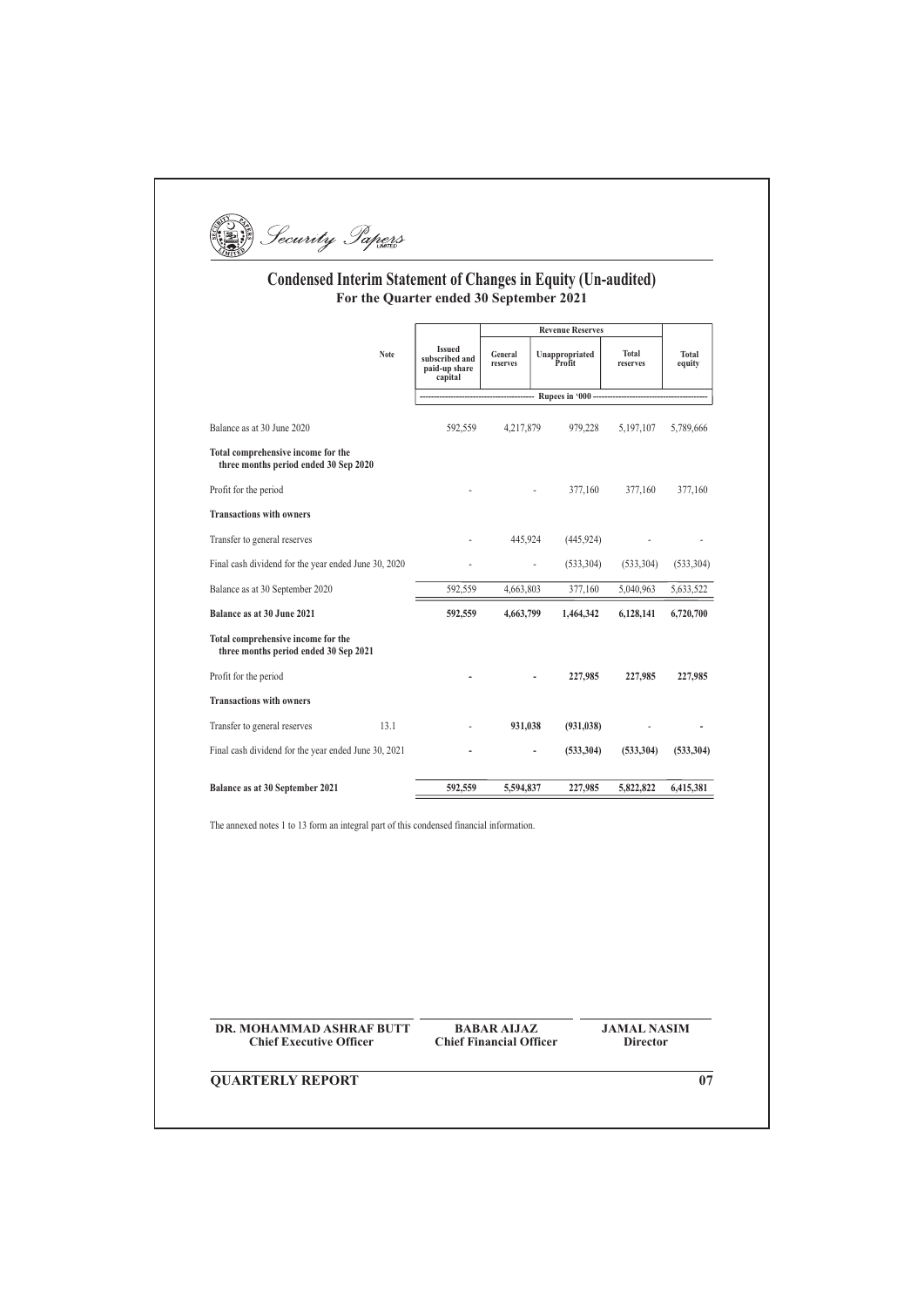

# Condensed Interim Statement of Cash Flows (Un-audited) For the Quarter ended 30 September 2021

|             | 30 September<br>2021                                     | 30 September<br>2020                                                                                                          |
|-------------|----------------------------------------------------------|-------------------------------------------------------------------------------------------------------------------------------|
| <b>Note</b> | ------ (Rupees in '000) ------                           |                                                                                                                               |
|             |                                                          |                                                                                                                               |
| 10          | 734,672                                                  | 136,287                                                                                                                       |
|             | (159)                                                    | (265)                                                                                                                         |
|             | (127, 485)                                               | (122, 292)                                                                                                                    |
|             | (1,033)                                                  | (1,382)                                                                                                                       |
|             | 605,995                                                  | 12,348                                                                                                                        |
|             |                                                          |                                                                                                                               |
|             | (25, 218)                                                | (35,196)                                                                                                                      |
|             | 1,113                                                    | 566                                                                                                                           |
|             | 87,944                                                   | 68,981                                                                                                                        |
|             | (2,025,267)                                              | (150, 219)                                                                                                                    |
|             | 1,730,965                                                | 520,765                                                                                                                       |
|             | (230, 464)                                               | 404,897                                                                                                                       |
|             | (1,761)                                                  | (1,679)                                                                                                                       |
|             |                                                          | (388, 319)                                                                                                                    |
|             |                                                          | (389,998)                                                                                                                     |
|             |                                                          | 27,247                                                                                                                        |
|             | 652,103                                                  | 683,939                                                                                                                       |
| 12          | 961,688                                                  | 711,186                                                                                                                       |
|             |                                                          |                                                                                                                               |
|             |                                                          |                                                                                                                               |
|             | Cash and cash equivalents at the beginning of the period | (64, 185)<br>(65, 946)<br>309,585<br>The annexed notes 1 to 13 form an integral part of this condensed financial information. |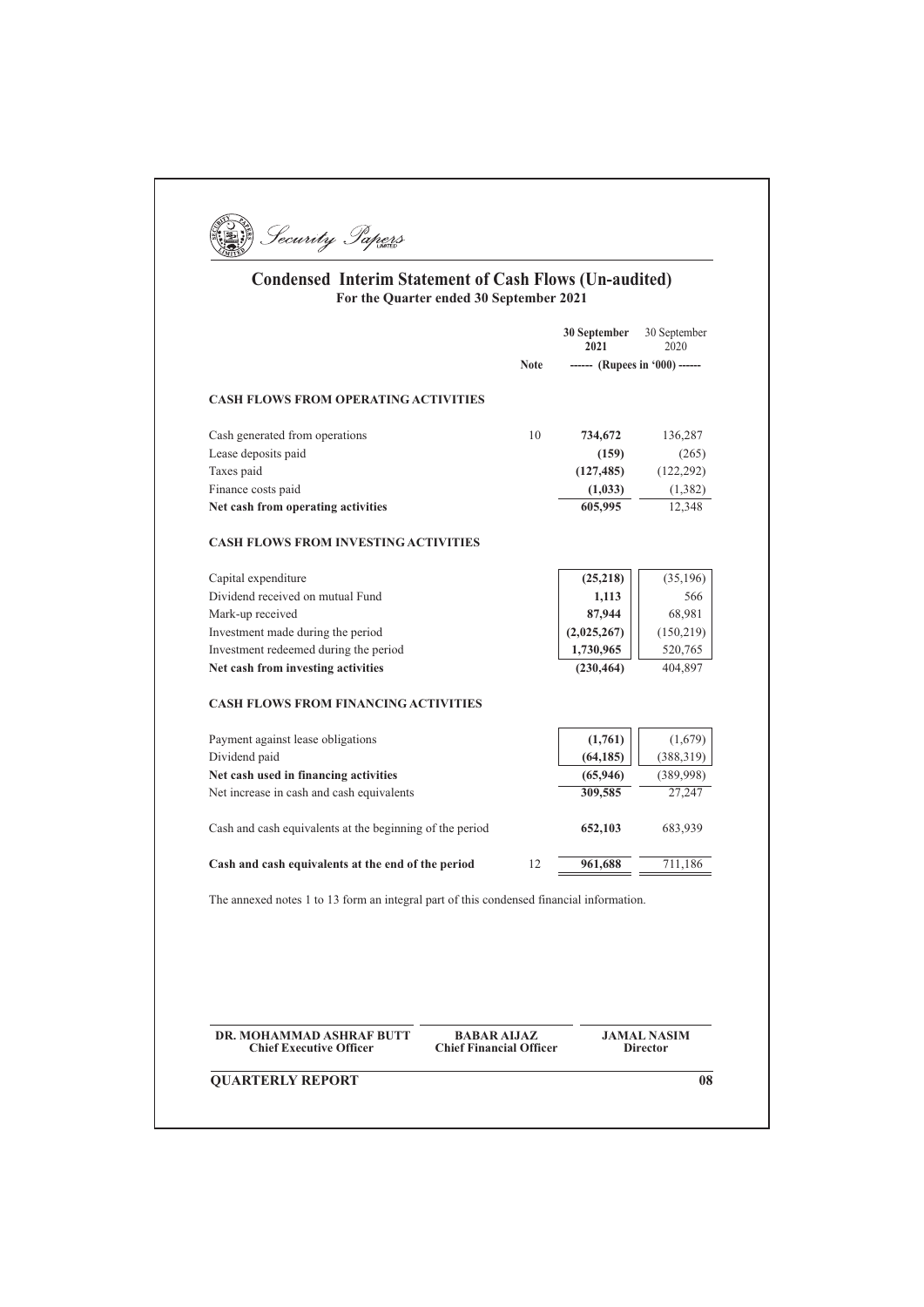

# Notes to the Condensed Interim Financial Information (Un-audited) For the Quarter ended 30 September 2021

#### THE COMPANY AND ITS OPERATION  $\mathbf{1}$ .

Security Papers Limited (the "Company") is incorporated and domiciled in Pakistan as a public Company Limited by shares. The address of its registered office and factory is Jinnah Avenue, Malir Halt, Karachi, Pakistan. The Company is listed on the Pakistan Stock Exchange Limited.

The principal activity of the Company is manufacturing of specialized paper for Banknote and non-bank note security documents.

#### Impact of COVID-19 on the condensed financial information  $1.1$

The COVID-19 situation is improving in Pakistan as well as around the world. The management had taken all necessary steps to ensure smooth and adequate continuation of its business by following standard operating procedures (SOPs) in order to maintain business performance despite slowed down economic activity.

The management has assessed the accounting implications of COVID-19 pandemic on this condensed interim financial information. According to management's assessment, there is no material implication of COVID-19 that require specific disclosure in this condensed interim financial information.

#### $\mathcal{L}$ **BASIS OF PREPARATION AND STATEMENT OF COMPLIANCE**

- $2.1$ This condensed interim financial information of the Company for the three months period ended 30 September 2021 has been prepared in accordance with the requirements of the International Accounting Standards 34 "Interim Financial Reporting" and Islamic Financial Accounting Standards (IFASs) issued by Institute of Chartered Accountant of Pakistan and provisions of and directives issued under the Companies Act, 2017. In case requirements differ, the provisions of and directives issued under the Companies Act, 2017, have been followed.
- $2.2$ This condensed interim financial information of the Company does not include all of the information required for annual financial statements and should be read in conjunction with the annual financial statements of the Company as at and for the year ended 30 June 2021. However, selected explanatory notes are included to explain events and transactions that are significant to an understanding of the changes in the Company's financial position and performance since the last annual financial statements.
- $2.3$ This condensed interim financial information is presented in Pakistan Rupees, which is the Company's functional currency and all financial information presented has been rounded off to the nearest thousand, except otherwise stated.
- $2.4$ This condensed interim financial information is being submitted to the shareholders as required by listing regulations of Pakistan Stock Exchange vide section 237 of the Companies Act, 2017.

#### $3.$ SIGNIFICANT ACCOUNTING POLICIES

The accounting policies and the methods of computation adopted in the preparation of these  $3.1$ condensed interim financial statements are same as those applied in the preparation of the audited financial statements for the year ended 30 June 2021.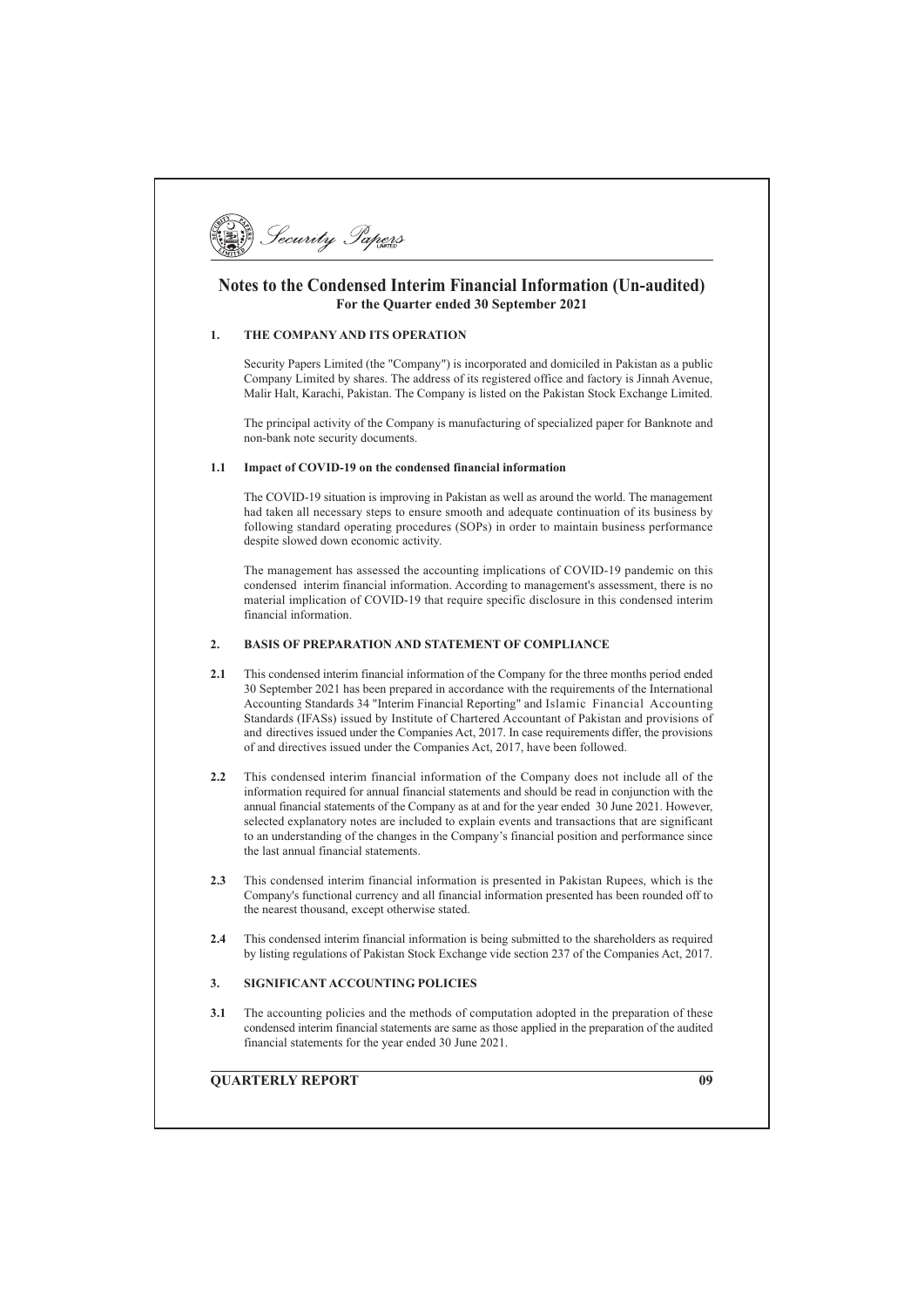Security Papers

A number of amendments in applicable accounting and reporting standards became effective  $3.2$ from 1 January 2021 but they do not have material effect on the Company's financial statements.

#### USE OF ESTIMATES AND JUDGEMENTS  $\overline{4}$ .

- $4.1$ The preparation of this condensed interim financial information requires management to make judgments, estimates and assumptions that affect the application of accounting policies and the reporting amounts of assets and liabilities, income and expense. Actual results may differ from these estimates.
- $4.2$ Estimates and judgements made by management in the preparation of this condensed interim financial information are the same as those that were applied to the annual financial statements of the Company as at and for the year ended 30 June 2021.
- The financial risk management objectives and policies adopted by the Company are consistent  $4.3$ with those disclosed in the annual financial statements as at and for the year ended 30 June 2021.

|      |                                                                                                                                                              |             | 30 September<br>2021<br><b>Un-audited</b> | 30 June<br>2021<br>Audited                 |
|------|--------------------------------------------------------------------------------------------------------------------------------------------------------------|-------------|-------------------------------------------|--------------------------------------------|
|      |                                                                                                                                                              | <b>Note</b> | ------ (Rupees in '000) ------            |                                            |
| 5.   | PROPERTY, PLANT AND EQUIPMENT                                                                                                                                |             |                                           |                                            |
|      | Operating assets                                                                                                                                             | 5.1         | 1,672,600                                 | 1,712,277                                  |
|      | Capital work-in-progress                                                                                                                                     | 5.2         | 166,382<br>1,838,982                      | 155,965<br>1,868,242                       |
|      |                                                                                                                                                              |             |                                           |                                            |
| 5.1. | <b>Operating assets</b>                                                                                                                                      |             |                                           |                                            |
|      | Opening book value<br>Additions during the period / year<br>Disposal during the period / year at book value<br>Depreciation charged during the period / year | 5.1.1       | 1,712,277<br>14,801                       | 1,420,120<br>483,904<br>(19)<br>(191, 728) |
|      |                                                                                                                                                              |             | (54, 478)<br>1,672,600                    | 1,712,277                                  |
|      | 5.1.1. Additions during the period / year                                                                                                                    |             |                                           |                                            |
|      | Land and building                                                                                                                                            |             |                                           | 44,398                                     |
|      | Plant and machinery                                                                                                                                          |             | 6,395                                     | 363,929                                    |
|      | Spare parts and stand by equipment                                                                                                                           |             | 1,880                                     | 9,140                                      |
|      | Electric, water and gas installations                                                                                                                        |             | 2,682                                     | 24,743                                     |
|      | Laboratory Equipment                                                                                                                                         |             | 336                                       | 4,853                                      |
|      | Furniture & Fixtures                                                                                                                                         |             |                                           | 584                                        |
|      | Office & Security Equipment                                                                                                                                  |             | 390                                       | 33,510                                     |
|      | Computers and accessories<br>Motor Vehicles - Owned                                                                                                          |             | 3,118                                     | 2,718                                      |
|      |                                                                                                                                                              |             | 14,801                                    | 29<br>483,904                              |
|      | <b>QUARTERLY REPORT</b>                                                                                                                                      |             |                                           | 10                                         |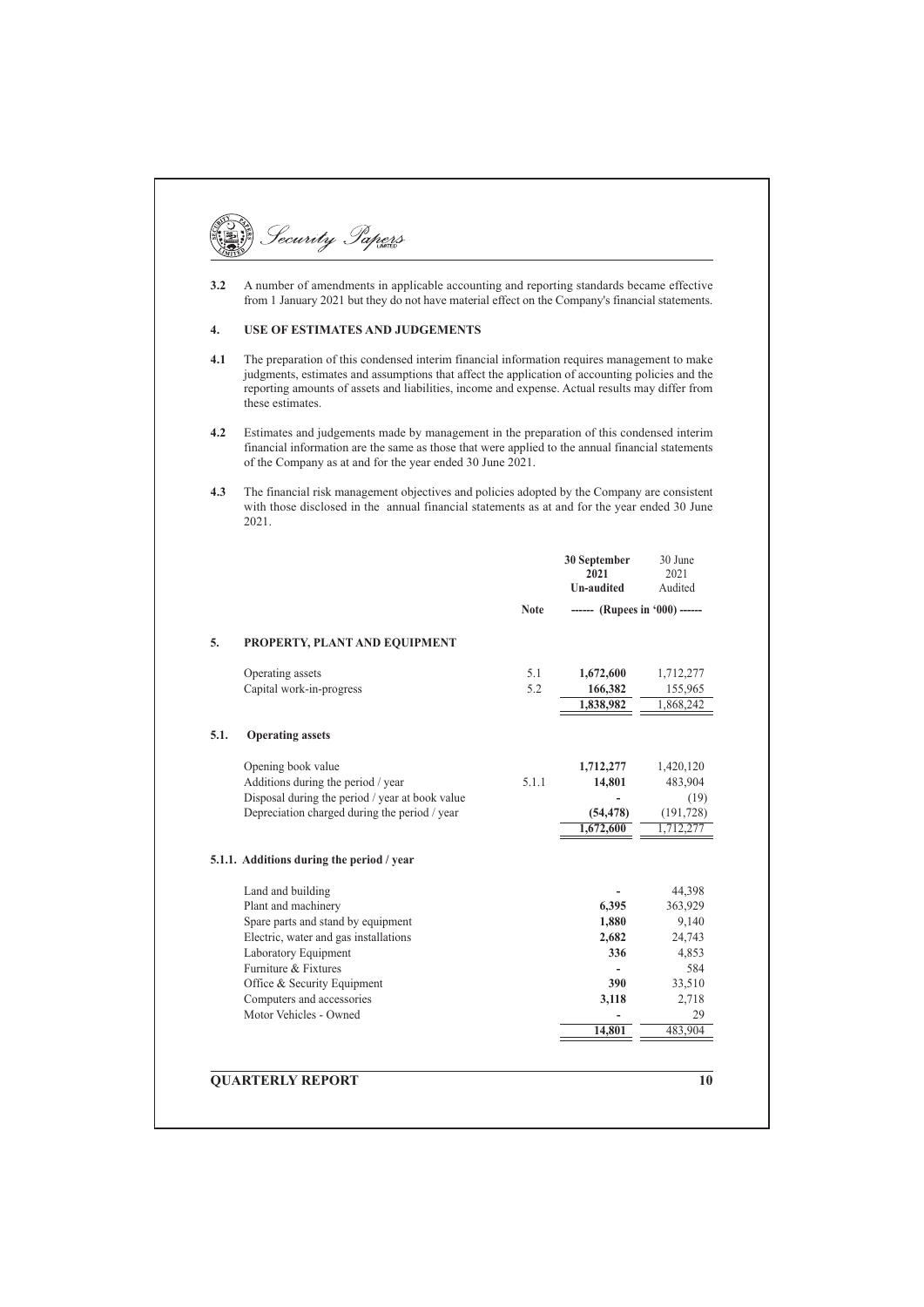|           |                                                                                                                                                                                                                                  |             | 30 September<br>2021<br>Un-audited | 30 June<br>2021<br>Audited |
|-----------|----------------------------------------------------------------------------------------------------------------------------------------------------------------------------------------------------------------------------------|-------------|------------------------------------|----------------------------|
|           |                                                                                                                                                                                                                                  | <b>Note</b> | ---- (Rupees in '000) ------       |                            |
| 5.2.      | Capital work-in-progress                                                                                                                                                                                                         |             |                                    |                            |
|           | Opening balance                                                                                                                                                                                                                  |             | 155,965                            | 299,297                    |
|           | Addition during the period / year                                                                                                                                                                                                |             | 10,417                             | 282,031                    |
|           | Transferred to operating fixed asset                                                                                                                                                                                             |             |                                    | (425,363)                  |
|           |                                                                                                                                                                                                                                  |             | 166,382                            | 155,965                    |
| 5.3       | <b>Right of Use Assets</b>                                                                                                                                                                                                       |             |                                    |                            |
|           | Opening balance                                                                                                                                                                                                                  |             | 21,628                             | 25,882                     |
|           | Additions during the period / year                                                                                                                                                                                               |             | 1,655                              | 4,437                      |
|           | Disposals                                                                                                                                                                                                                        |             |                                    | (660)                      |
|           | Depreciation for the period / year                                                                                                                                                                                               |             | (1, 863)<br>21,420                 | (8,031)                    |
|           |                                                                                                                                                                                                                                  |             |                                    | 21,628                     |
|           |                                                                                                                                                                                                                                  |             |                                    |                            |
|           | <b>LONG-TERM INVESTMENTS</b>                                                                                                                                                                                                     |             |                                    |                            |
| 6.<br>6.1 | Pakistan Investment Bonds (PIBs)<br>These represents investments in Pakistan Investment Bonds (PIBs) carrying floating and fixed<br>profit at the rate ranging from 7.63% to 12.38% (June 2021: 7.67% to 14.64%) with maturities | 6.1         | 1,318,015                          | 892,543                    |
|           | in June 2023, October 2023, September 2024, May 2028, June 2028 and Aug 2028. The profit<br>payments are made quarterly and semi annually.                                                                                       |             |                                    |                            |
| 7.        | <b>INVESTMENTS</b>                                                                                                                                                                                                               |             |                                    |                            |
|           | At amortized cost                                                                                                                                                                                                                |             |                                    |                            |
|           | Treasury bills                                                                                                                                                                                                                   |             | 1,716,366                          | 1,418,024                  |
|           | Term deposit receipts (TDRs)                                                                                                                                                                                                     |             | 300,000                            |                            |
|           | Pakistan Investment Bonds - current maturity                                                                                                                                                                                     |             |                                    | 429,240                    |
|           | At fair value through profit or loss                                                                                                                                                                                             |             |                                    |                            |
|           | Units of mutual funds                                                                                                                                                                                                            |             | 1,087,509                          | 1,127,558                  |
|           |                                                                                                                                                                                                                                  |             | 3,103,875                          | 2,974,822                  |
|           |                                                                                                                                                                                                                                  |             |                                    |                            |
| 8.        | <b>CONTINGENCIES AND COMMITMENTS</b>                                                                                                                                                                                             |             |                                    |                            |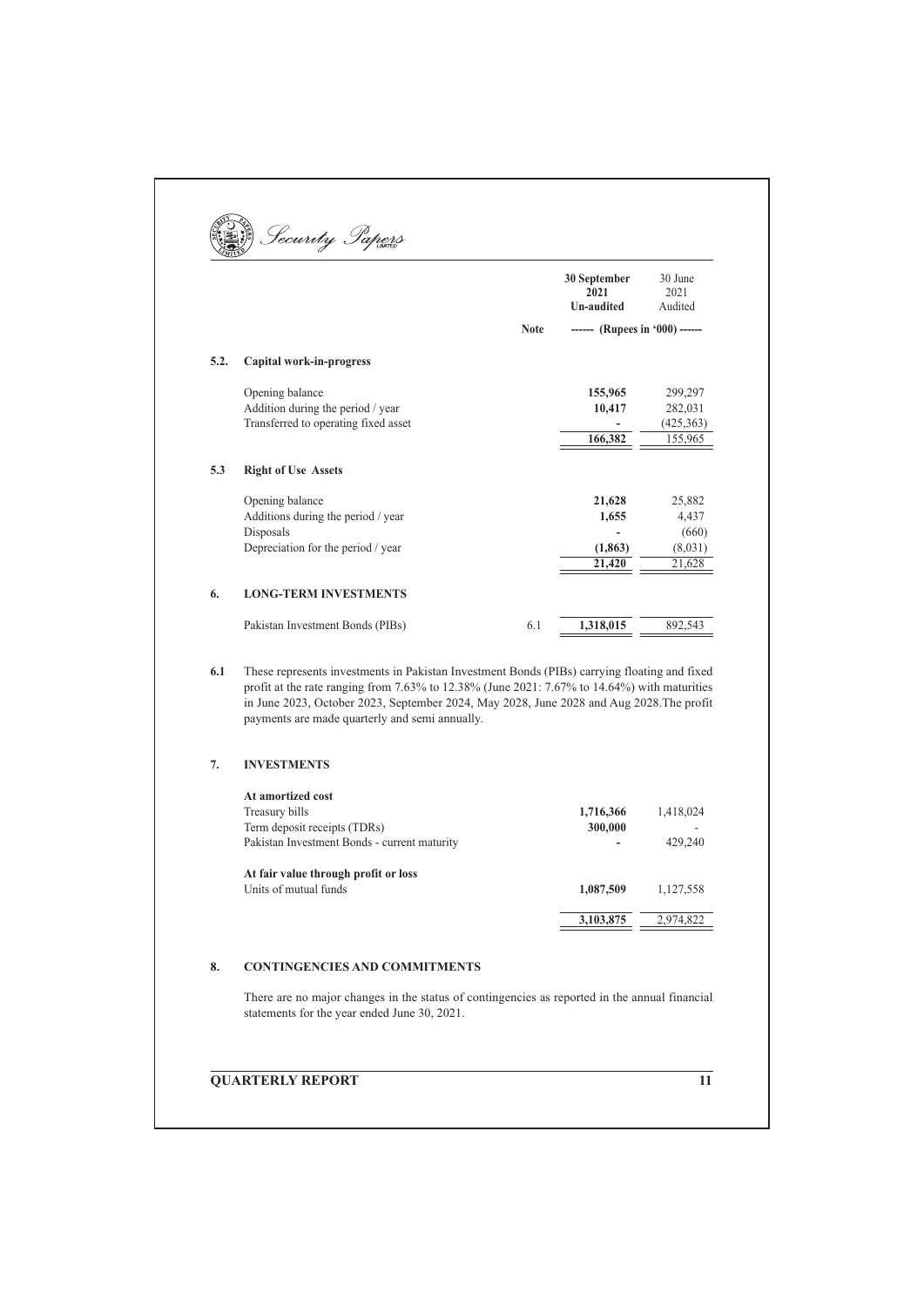|     | Security Sapers                                     |             |                                           |                            |
|-----|-----------------------------------------------------|-------------|-------------------------------------------|----------------------------|
|     |                                                     |             | 30 September<br>2021<br><b>Un-audited</b> | 30 June<br>2021<br>Audited |
|     |                                                     | <b>Note</b> | ------ (Rupees in $(000)$ ------          |                            |
| 8.1 | <b>Commitments</b>                                  |             |                                           |                            |
|     | Ijarah Financing                                    |             | 1,055                                     | 2,472                      |
|     | Capital expenditure contracted for but not incurred |             | 7,196                                     | 54,793                     |
|     | Commitments against letters of credit               |             | 150,403                                   | 48,443                     |
|     |                                                     |             | 158,654                                   | 105,708                    |

 $9.$ This includes unrealized loss on investments in mutual funds amounting to Rs 40.99 million (2020: Unrealized gain of Rs 166.53 million).

|                                                              | 30 September<br>2021           | 30 September<br>2020 |
|--------------------------------------------------------------|--------------------------------|----------------------|
|                                                              | ------ Un-audited ------       |                      |
|                                                              | ------ (Rupees in '000) ------ |                      |
| <b>CASH GENERATED FROM OPERATIONS</b>                        |                                |                      |
| Profit before taxation                                       | 331,695                        | 500,307              |
| <b>Adjustments for:</b>                                      |                                |                      |
| Depreciation                                                 | 56,341                         | 47,822               |
| Amortization of intangibles                                  | 652                            | 637                  |
| Provision for staff retirement benefits                      | 7,915                          |                      |
| Loss/ (Gain) on re-measurement of investments                | 40,995                         | (166, 535)           |
| Amortization of discount on PIB                              | (1,316)                        | (5,263)              |
| Dividend Income on Mutual Fund                               | (1,113)                        | (566)                |
| Mark up on T-bills                                           | (29, 943)                      | (15, 103)            |
| Mark up on Investments                                       | (21,950)                       | (29,046)             |
| Mark up on bank deposits and saving account                  | (11,771)                       | (7, 126)             |
| Mark up on employee Loan                                     | (9)                            | (24)                 |
| Finance costs                                                | 1,004                          | 1,023                |
| <b>Changes In:</b>                                           |                                |                      |
| Store, spares & loose tools                                  | (4, 417)                       | (15,029)             |
| Stock in trade                                               | (15,248)                       | (97, 285)            |
| Trade debts                                                  | 353,199                        | (96, 894)            |
| Loans, advances, deposits, prepayments and other receivables | 45,663                         | (12, 544)            |
| Trade and other payables                                     | (17, 025)                      | 31,913               |
| Cash generated from operations                               | 734,672                        | 136,287              |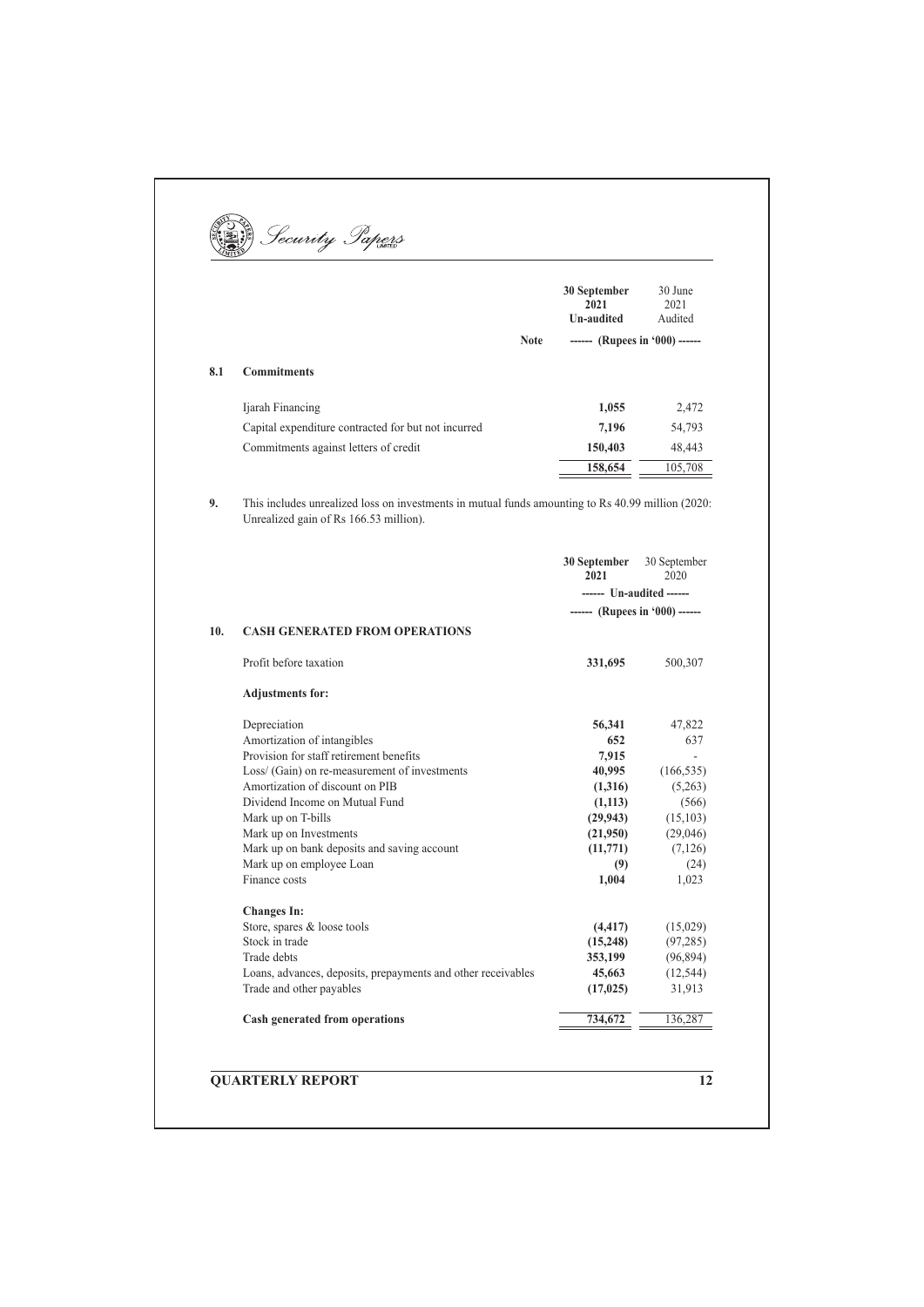

#### $11.$ TRANSACTIONS WITH RELATED PARTIES

The Company has related party relationship with associated undertakings, directors, key management personnel and retirement benefit funds. Transaction with related parties essentially entail sale and purchase of goods and /or services from the below mentioned concerns.

All sales transactions with Pakistan Security Printing Corporation (Private) Limited are carried out by the Company using the "Cost Plus Mark-up Method". Transactions with employee benefit funds are carried out based on the terms of employment of the employees and according to the actuarial advice. All other transactions are carried out on commercial terms.

Key management personnel are those persons having authority and responsibility for planning, directing and controlling the activities of the entity. The Company considers all members of their management team, including the Chief Executive Officer and Directors to be its key management personnel.

There are no transactions with key management personnel other than under their terms of employments / entitlements. Balances outstanding from related parties are interest free, unsecured and repayable on demand.

The significant transactions with related parties carried out during the quarter ended 30 September 2021 and the balances outstanding as at 30 September 2021 are as follows:

| Name                                                      | <b>Nature</b><br><sub>of</sub><br>relationship | <b>Basic</b><br><sub>of</sub><br>relationship | <b>Nature</b><br>of<br>transaction               | 2021<br>------ Un-audited ------ | 30 September 30 September<br>2020 |
|-----------------------------------------------------------|------------------------------------------------|-----------------------------------------------|--------------------------------------------------|----------------------------------|-----------------------------------|
|                                                           |                                                |                                               |                                                  | $--- (Rupees in '000)$ $---$     |                                   |
| Pakistan Security Printing                                | Associated                                     | Common                                        | Sales                                            | 1,124,509                        | 1,026,338                         |
| Corporation (Pvt) Limited                                 | undertaking                                    | directorship                                  | Purchases<br>Shared expenses                     | 2,327                            | 1,056                             |
|                                                           |                                                |                                               | charged by associate                             | 11,854                           | 9,808                             |
|                                                           |                                                |                                               | Dividend Payable / Paid<br>Trade debts and other | 213,496                          | 213,496                           |
|                                                           |                                                |                                               | payables - net                                   | 430,024                          | 441,390                           |
| Summer Holdings, Turkey                                   | Other                                          | Director on<br>board of Company               | Dividend Payable / Paid                          | 53,329                           | 53,329                            |
| Industrial Development &<br>Renovation Organisation, Iran | Other                                          | Director on<br>board of Company               | Dividend Payable                                 | 437,339                          | 384,010                           |
| <b>Employees Retirement Funds</b>                         | Retirement<br>benefit fund                     | Employees<br>benefit fund                     | Contribution made                                | 3,814                            | 3,837                             |
| Key management personnel                                  | Related parties                                | Executives                                    | Remuneration and benefits                        | 52,920                           | 47,210                            |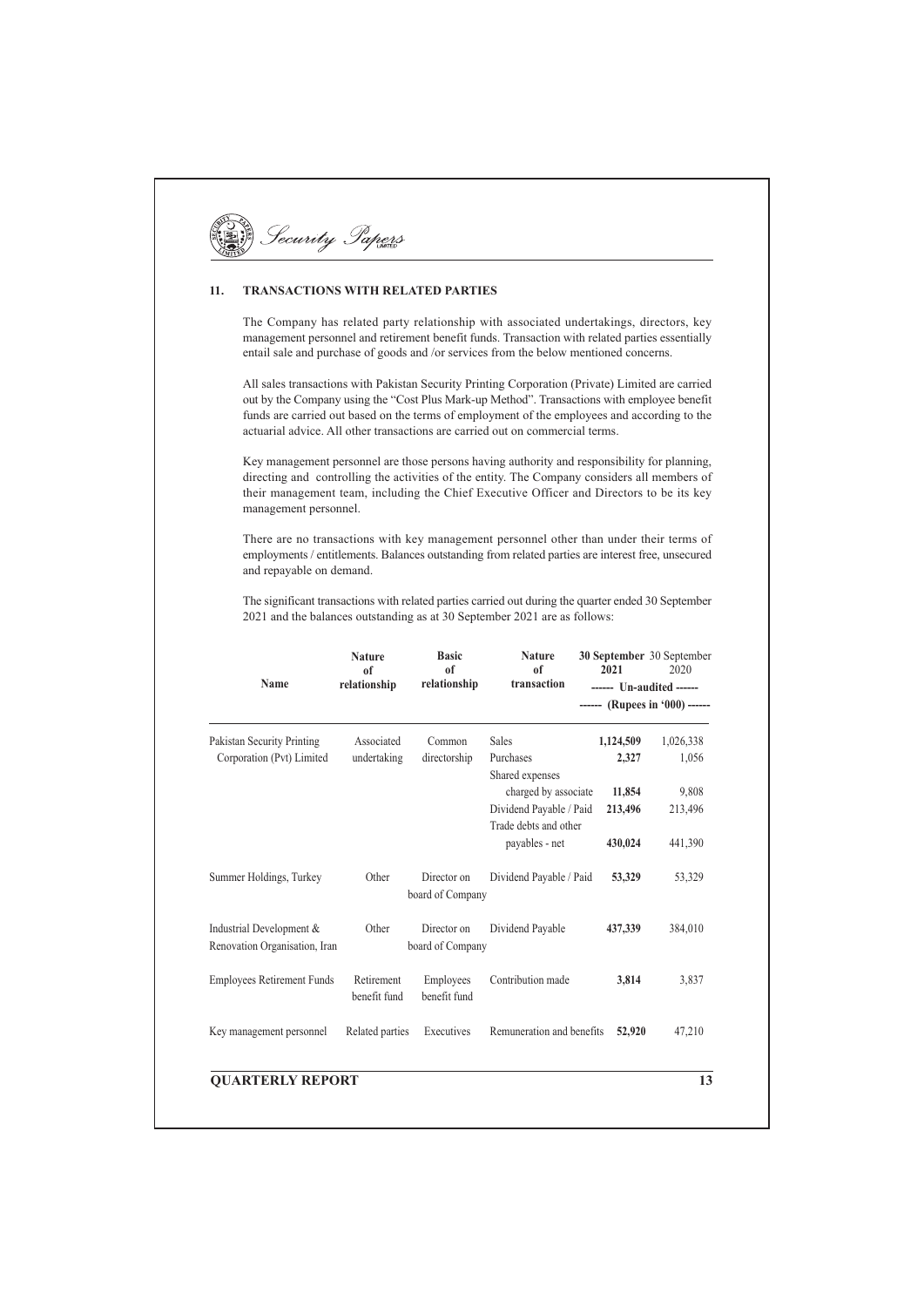|      |                                                                                                                                                                                         | 30 September<br>2021                                       | 30 September<br>2020                  |  |
|------|-----------------------------------------------------------------------------------------------------------------------------------------------------------------------------------------|------------------------------------------------------------|---------------------------------------|--|
|      |                                                                                                                                                                                         | ------ Un-audited ------<br>------ (Rupees in '000) ------ |                                       |  |
|      |                                                                                                                                                                                         |                                                            |                                       |  |
| 12.  | CASH AND CASH EQUIVALENTS                                                                                                                                                               |                                                            |                                       |  |
|      | Term Deposit Receipt having maturity of less than 3 months                                                                                                                              | 300,000                                                    | 100,000                               |  |
|      | Cash and bank balances                                                                                                                                                                  | 661,688                                                    | 611,186                               |  |
|      |                                                                                                                                                                                         | 961,688                                                    | 711,186                               |  |
| 13.  | <b>GENERAL</b>                                                                                                                                                                          |                                                            |                                       |  |
| 13.1 | The Board of directors in their meeting held on 27 August 2021 approved the transfer of<br>Rs 931.03 million from unappropriated profits to general reserves (2020: Rs 445.92 million). |                                                            |                                       |  |
| 13.2 | These condensed interim financial statements were authorised by the Board of Directors of the<br>Company on October 28, 2021.                                                           |                                                            |                                       |  |
|      |                                                                                                                                                                                         |                                                            |                                       |  |
|      |                                                                                                                                                                                         |                                                            |                                       |  |
|      |                                                                                                                                                                                         |                                                            |                                       |  |
|      |                                                                                                                                                                                         |                                                            |                                       |  |
|      |                                                                                                                                                                                         |                                                            |                                       |  |
|      |                                                                                                                                                                                         |                                                            |                                       |  |
|      |                                                                                                                                                                                         |                                                            |                                       |  |
|      |                                                                                                                                                                                         |                                                            |                                       |  |
|      |                                                                                                                                                                                         |                                                            |                                       |  |
|      |                                                                                                                                                                                         |                                                            |                                       |  |
|      |                                                                                                                                                                                         |                                                            |                                       |  |
|      |                                                                                                                                                                                         |                                                            |                                       |  |
|      |                                                                                                                                                                                         |                                                            |                                       |  |
|      |                                                                                                                                                                                         |                                                            |                                       |  |
|      |                                                                                                                                                                                         |                                                            |                                       |  |
|      |                                                                                                                                                                                         |                                                            |                                       |  |
|      |                                                                                                                                                                                         |                                                            |                                       |  |
|      |                                                                                                                                                                                         |                                                            |                                       |  |
|      |                                                                                                                                                                                         |                                                            |                                       |  |
|      |                                                                                                                                                                                         |                                                            |                                       |  |
|      |                                                                                                                                                                                         |                                                            |                                       |  |
|      | <b>DR. MOHAMMAD ASHRAF BUTT</b><br><b>BABAR AIJAZ</b><br><b>Chief Executive Officer</b><br><b>Chief Financial Officer</b>                                                               |                                                            | <b>JAMAL NASIM</b><br><b>Director</b> |  |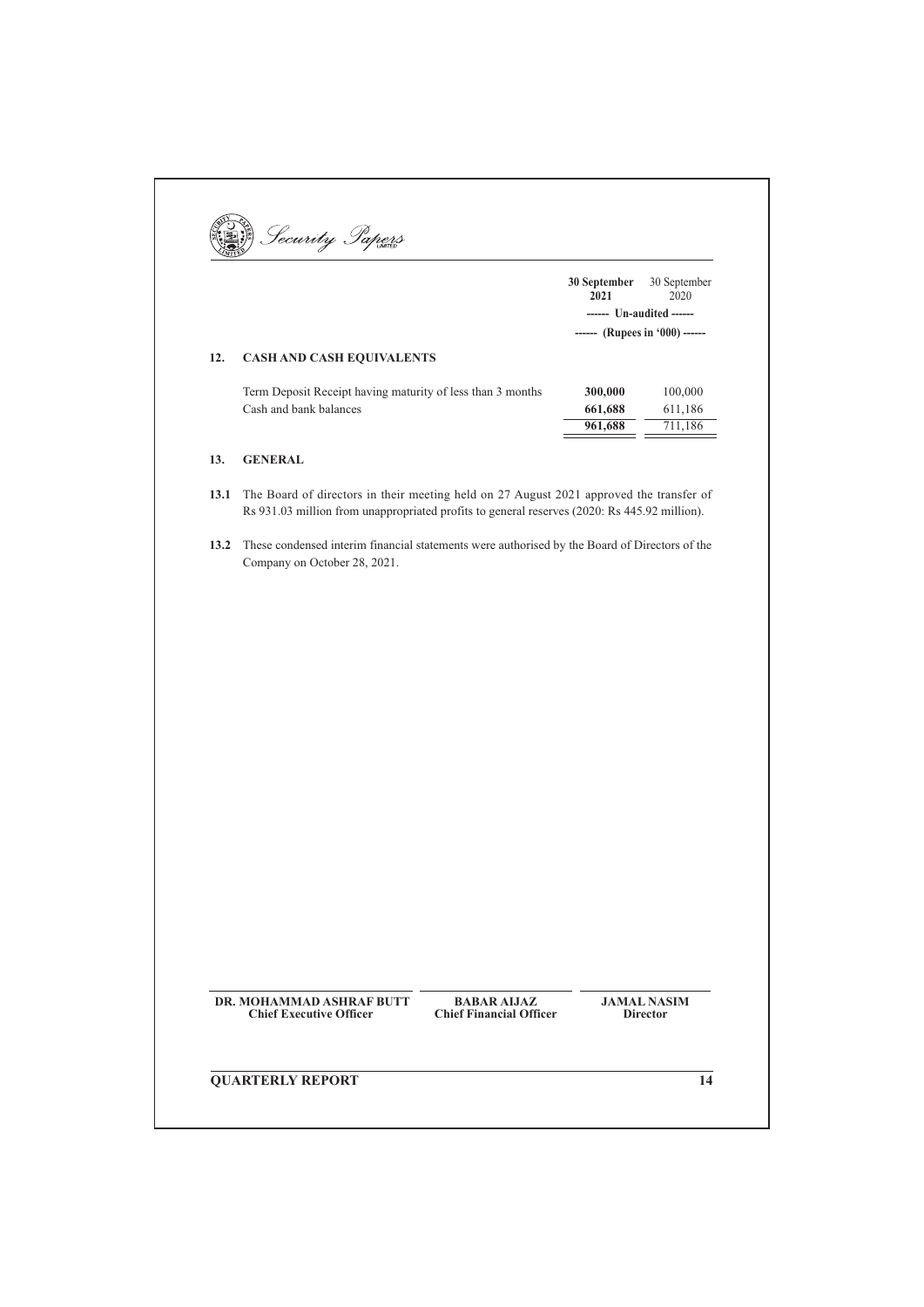

# **ATTENTION SHAREHOLDERS**

Attention of shareholders is invited to the following legal requirements:

#### $\mathbf{1}$ **CNIC / NTN Number on Dividend Warrant (Mandatory)**

In terms of the Companies (Distribution of Dividends) Regulations, 2017. Regulation 4, Manner of payment of cash dividend, (iv) the Dividend Warrant or cheque should bear identification number.

Explanation - For the purpose of these regulations identification number includes Computerized National Identity Card Number (CNIC) of the registered shareholder or the authorized person, child registration certificate number or juvenile card number in case of a minor, where applicable and registration number or national tax number of the shareholder being a person other than a natural person.

In order to comply with the SECP's directives and in terms of Section  $243(2)(a)$  of the Companies Act, 2017, the Company shall be constrained to withhold the Dividend Warrant(s), in case of non-availability copy of valid CNIC (for individuals) and National Tax Number (for a corporate entity).

Accordingly, shareholders who have not yet submitted copy of their valid CNIC or NTN are once again requested to immediately submit the same to the Company or its Share Registrar, M/s. FAMCO Associates (Pvt.) Limited if not already provided. The shareholders while sending CNIC must quote their respective folio numbers.

#### $2.$ Deduction of Income Tax from Dividend under Section 150 of the Income Tax Ordinance, 2001 (Mandatory)

The rates of deduction of Withholding Income Tax from dividend payments under the Income Tax Ordinance, 2001 shall be as follows:

Persons appearing in Active Tax Payers List (ATL) —  $-15%$ Persons not appearing in Active Tax Payers List (ATL) — 30%.

To enable the Company to make tax deduction on the amount of cash dividend  $(a)$ 15% instead of 30%, shareholders whose names are not entered into the Active Taxpayers' List (ATL) provided on the website of FBR, despite the fact that they are filers, are advised to immediately make sure that their names are entered in ATL, otherwise tax on their cash dividend will be deducted  $\omega$  30% instead of 15%.

Persons not appearing in the Active Taxpayers' List: The rate of tax required to be deducted/collected, as the case may be, is increased by 100% (as specified in the Tenth Schedule to the Income Tax Ordinance, 2001).

Withholding Tax will be determined separately on 'persons names appearing on ATL/persons names not appearing on ATL' status of Principal Shareholder as well as Joint-holder(s) based on their shareholding proportions, in case of joint accounts.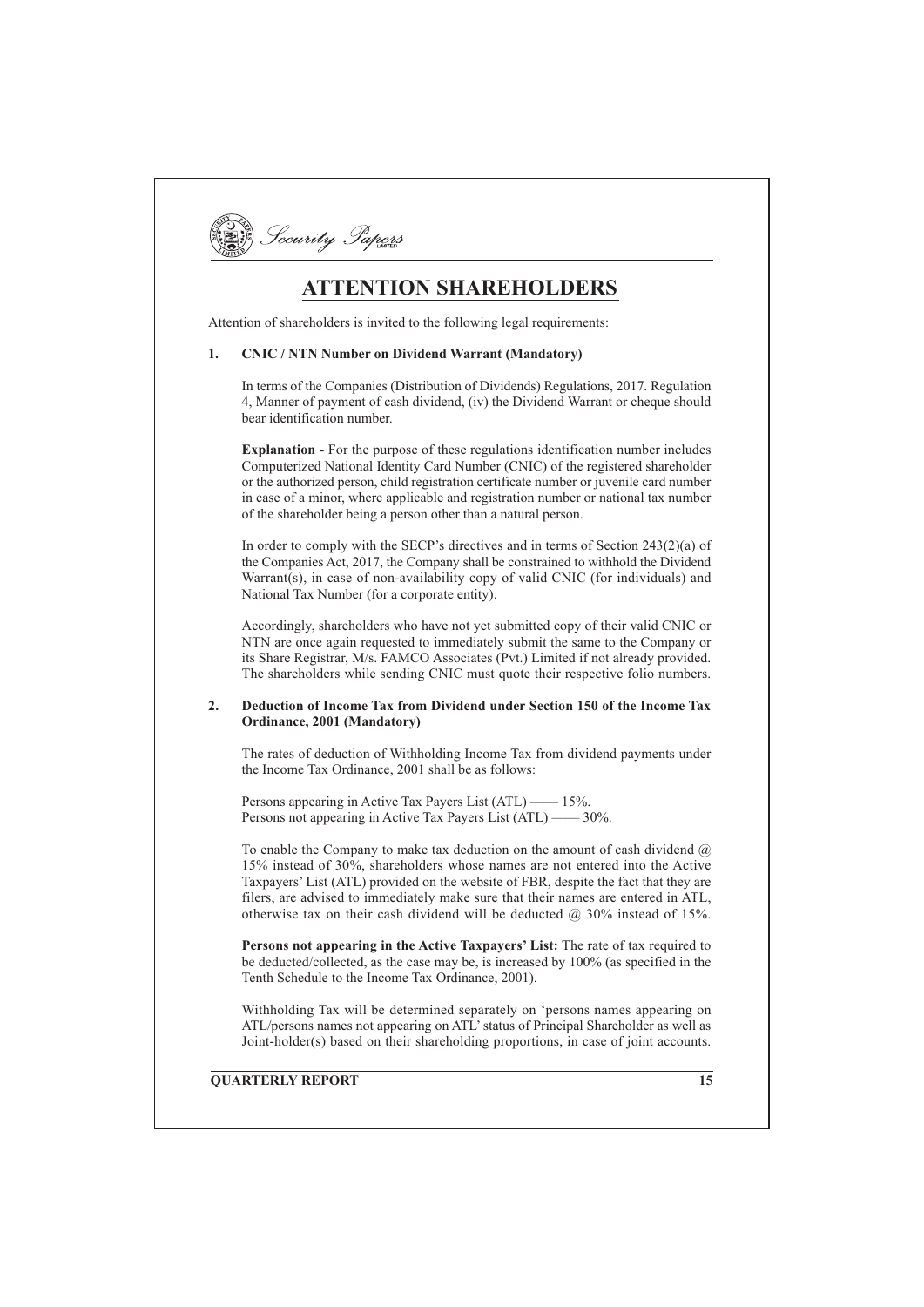Security Papers

In this regard, all shareholders who hold shares jointly are requested to provide shareholding proportions of Principal Shareholder and Joint-holder(s) in respect of shares held by them (only if not already provided) to our Share Registrar, in writing as follows:

|                 |                               |                        | <b>Principal Shareholder</b> |                                               | <b>Joint Shareholder</b> |                                                                  |
|-----------------|-------------------------------|------------------------|------------------------------|-----------------------------------------------|--------------------------|------------------------------------------------------------------|
| Company<br>Name | <b>Folio/CDS</b><br>Account # | Total<br><b>Shares</b> | Name and<br>CNIC#            | Shareholding<br>Proportion<br>(No. of Shares) | Name<br>and              | Shareholding<br><b>Proportion</b><br>$CNIC \#   (No. of Shares)$ |

The required information must reach our Share Registrar within 10 days of this notice; otherwise it will be assumed that the shares are equally held by Principal shareholder and Joint Holder(s).

As per FBR Circulars C. No. 1 (29) WHT/2006 dated 30 June 2010 and C. No. 1 (43) DG (WHT)/2008- Vol. II -66417-R dated 12 May 2015, the valid exemption certificate is mandatory to claim exemption of withholding tax U/S 150 of the Income Tax Ordinance, 2001 (tax on dividend amount) where the statutory exemption under clause 47B of part – IV of Second Schedule is available. The shareholders who fall in the category mentioned in the above clause and want to avail exemption U/S 150 of the Ordinance, must provide valid Tax Exemption Certificate to our Share Registrar before book closure otherwise tax will be deducted on dividend as per applicable rates.

For any query/problem/information, the investors may contact the Company Secretary at phone: 021-99248285 and email address comsec@security-papers.com and/or FAMCO Associates (Pvt.) Ltd. at phone 021-34380101-5 and email address: info.shares@famco.com.pk.

The corporate shareholders having CDC accounts are required to have their National Tax Number (NTN) updated with their respective participants, whereas corporate physical shareholders should send a copy of their NTN certificate to the company or FAMCO Associates (Pvt.) Ltd. The shareholders while sending NTN or NTN certificates, as the case may be, must quote company name and their respective folio numbers.

#### **Payment of Cash Dividend Electronically (Mandatory)** 3.

In accordance with the provisions of Section 242 of the Companies Act, 2017 and Companies (Distribution of Dividends) Regulations, 2017, it is mandatory for a listed company to pay cash dividend to its shareholder only through electronic mode directly into their bank account designated by the entitled shareholders instead of issuing physical dividend warrants.

Therefore, shareholders are requested to provide the details of their bank mandate information specifying: (a) title of account, (b) account number (c) IBAN number (d) bank name and (e) branch name, code and address to the Company or Share Registrar. Those shareholders who hold shares with participants / Central Depository Company of Pakistan (CDC) are advised to provide the same to their concerned participant / CDC.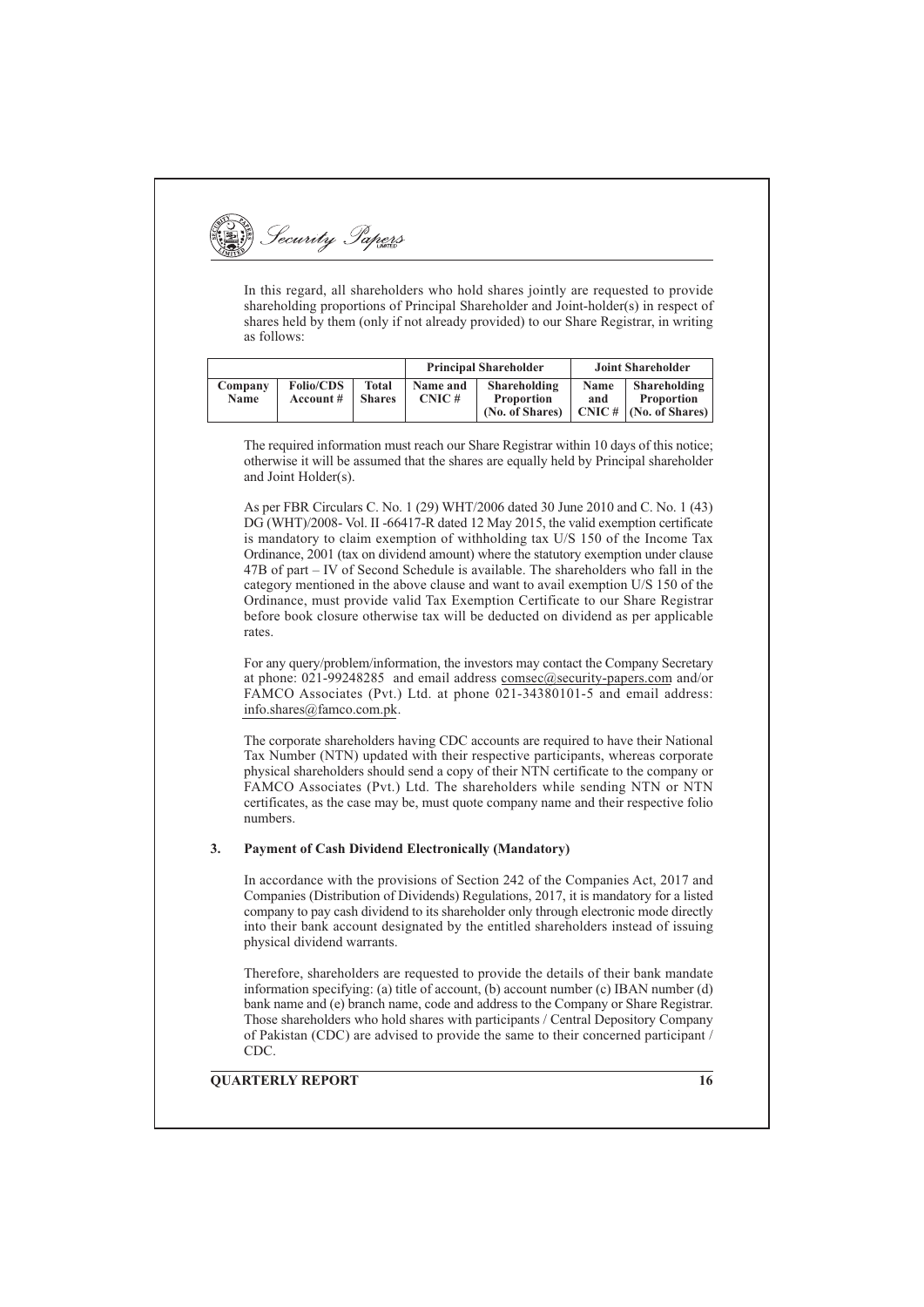

Please note that as per Section 243(3) of the Companies Act, 2017, listed companies are entitled to withhold payment of dividend, if necessary, information is not provided by shareholders.

For the convenience of shareholders, e-Dividend Mandate Form is available on Company's website: http://www.security-papers.com.

#### $4.$ **Unclaimed / Unpaid Shares and Dividends**

In accordance with the provisions of Section 244 of the Companies Act, 2017, any shares issued or dividend declared by the Company, which remain unclaimed or unpaid for a period of three years from the date it is due and payable, the Company shall give ninety days notices to the shareholders to file claim, if no claim is made before the Company by the shareholders, the Company shall proceed to deposit the unclaimed or unpaid Shares / Dividends with the Federal Government in compliance with the Section 244 of the Companies Act, 2017.

In this regard, a Notice dated December 28, 2017 was sent by Registered Post acknowledgement due on the last known addresses of the shareholders to submit their claims within 90 days to the Company. In compliance of Section  $244(1)(b)$  of the Companies Act, 2017 a Final Notice had also been published on 30th March 2018 in two daily newspapers i.e. (i) Business Recorder and (ii) Daily Jang in English and Urdu respectively.

In case no claim is received within the given period from the aforesaid Notice, the Company shall proceed to deposit the unclaimed / unpaid amounts with the Federal Government (as and when the account detail is provided) pursuant to the provisions of sub-section (2) of Section 244 of the Companies Act, 2017.

#### **Conversion of Shares from Physical Form to Book-Entry-Form**  $\overline{5}$ .

The Securities and Exchange Commission of Pakistan (SECP) has issued a letter No. CSD/ED/Misc./2016-639-640 dated March 26, 2021 addressed to all listed companies referring their attention towards the provision of Section 72 of the Companies Act, 2017 (Act) which requires to all the then existing companies to replace shares issued by them in physical form with shares to be issued in the Book-Entry-form within a period not exceeding four years from the date of the promulgation of the Act.

In order to ensure full compliance with the provisions of the aforesaid Section 72 and to be benefitted of the facility of holding shares in the Book-Entry-Form, the shareholders who still hold shares in physical form are requested to convert their shares in the Book-Entry-Form.

#### **Placement of Financial Accounts on Website** 6.

Pursuant to the notification of the SECP (SRO 634(I)/2014) dated: 10th July 2014 the financial statements of the Company have been placed on Company's website: http://www.security-papers.com.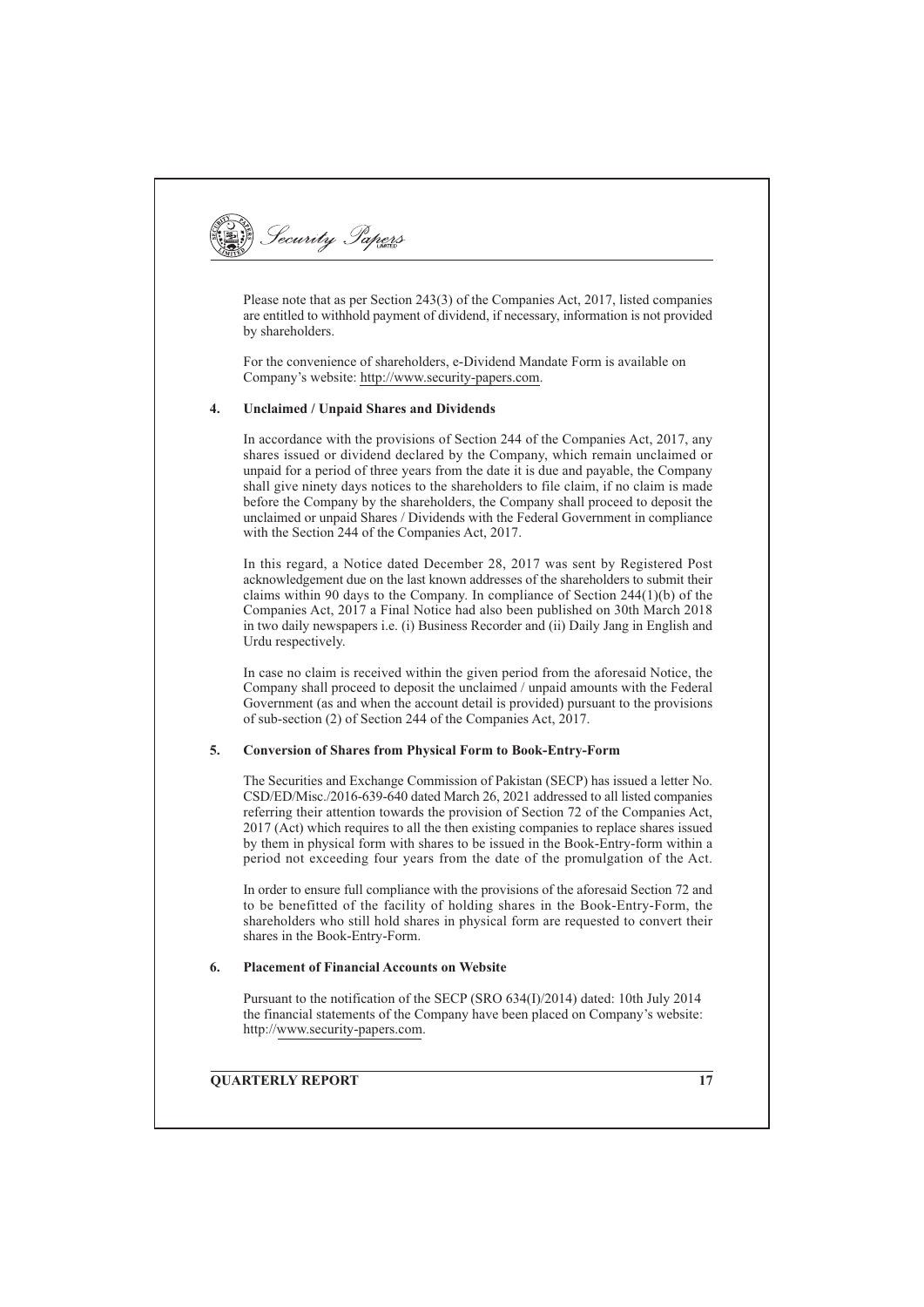| wuw<br>MTED |  |
|-------------|--|
|-------------|--|

#### **Change of Address (If any)** 7.

Members are requested to notify any change in their addresses immediately.

Shareholders are requested to provide above mentioned information/documents to (i) respective Central Depository System (CDS) Participants and (ii) in case of physical securities to the Company / Share Registrar:

## **Registered Office**

#### **OR Share Registrar**

The Company Secretary **Security Papers Limited** Jinnah Avenue, Malir Halt, Karachi. Tel. No: (+9221) 99248285 Fax No: (+9221) 99248286 Email: comsec@security-papers.com Website: http://www.security-papers.com

Karachi October 28, 2021 FAMCO Associates (Pvt.) Limited 8-F, Near Hotel Faran, Nursery, Block-6, P.E.C.H.S., Shahrah-e-Faisal, Karachi. Tel. No: (+9221) 34380101-5 Fax No: (+9221) 34380106 Email: info.shares@famco.com.pk Website: www.famco.com.pk

Rizwan Ul Haq Khan Company Secretary

**QUARTERLY REPORT** 

 $\overline{18}$